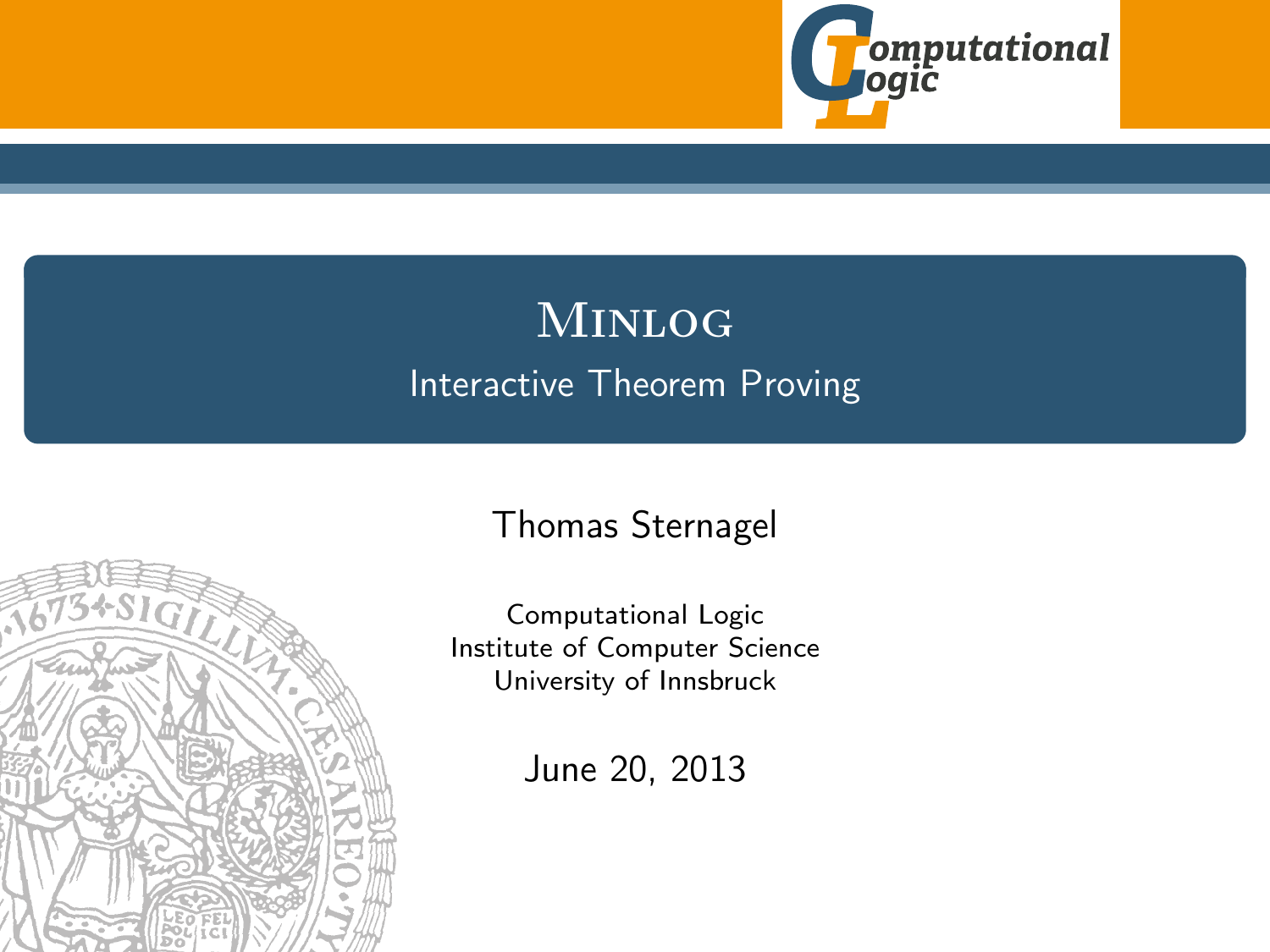- Basic Facts
- Features
- Minimal logic
	- ⇒ Intuitionistic logic
	- ⇒ Classical logic
- Program extraction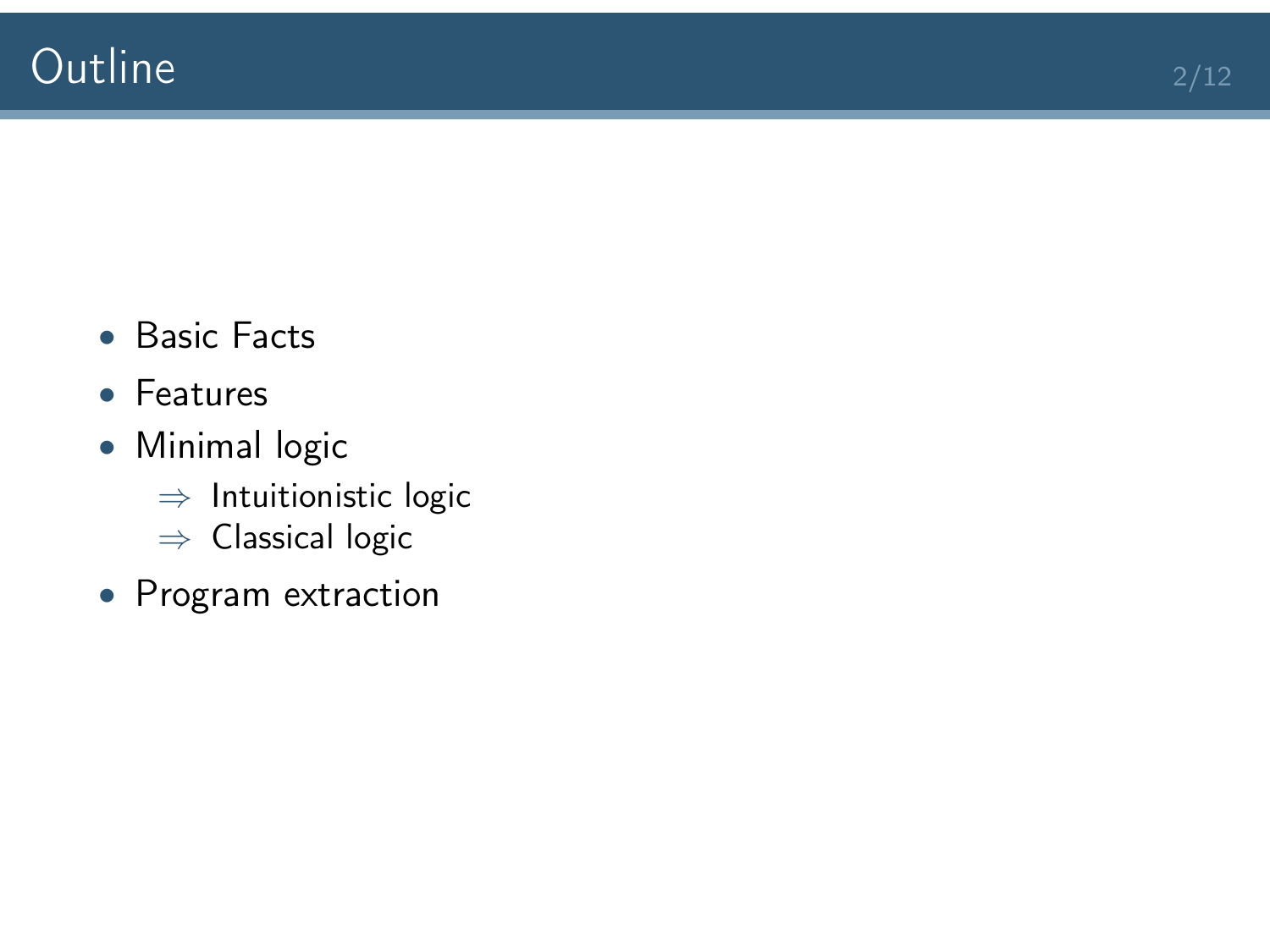- Basic Facts
- Features
- Minimal logic
	- ⇒ Intuitionistic logic
	- ⇒ Classical logic
- Program extraction

• MINLOG live-demo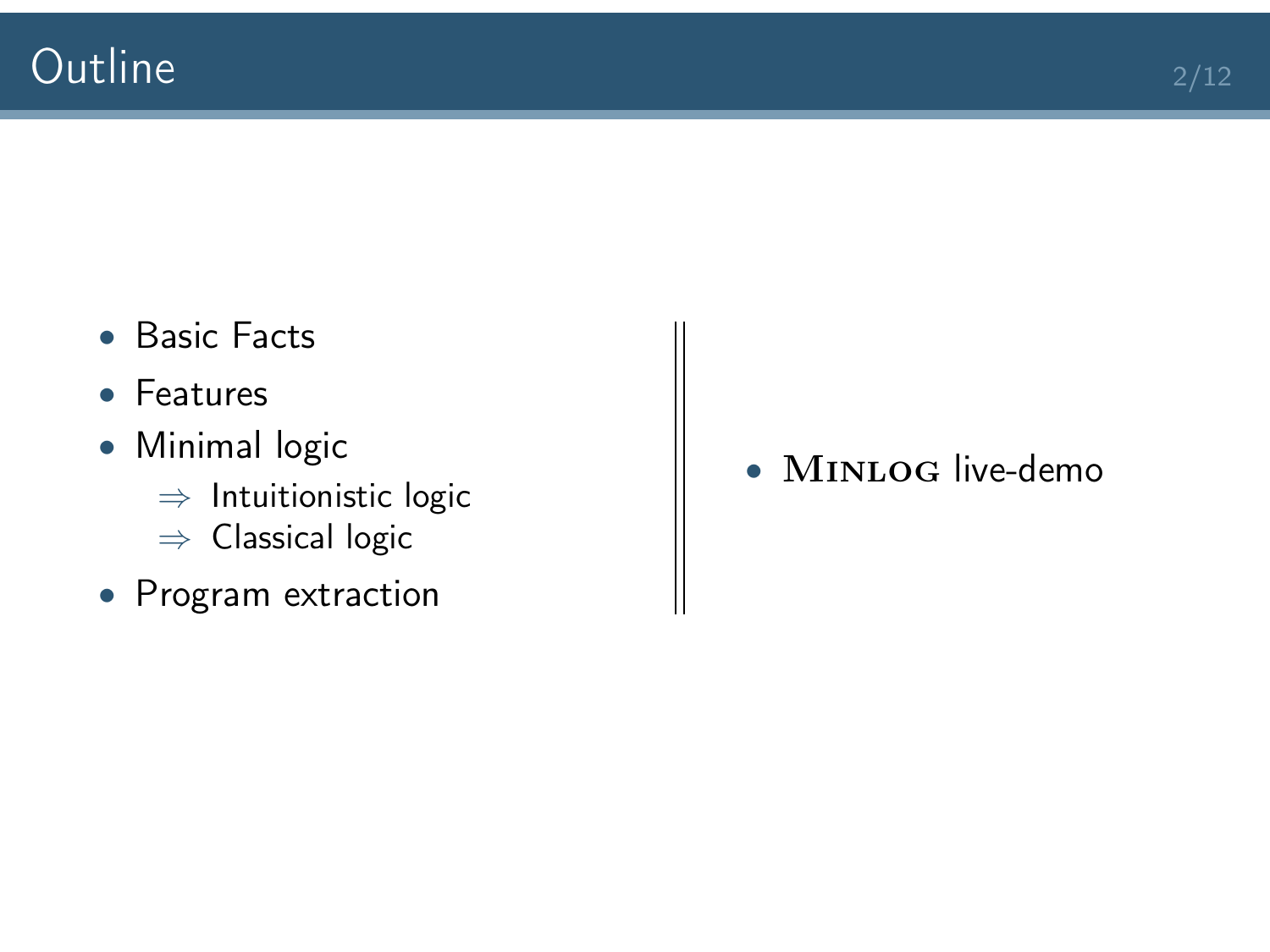• Available at: <http://www.minlog-system.de>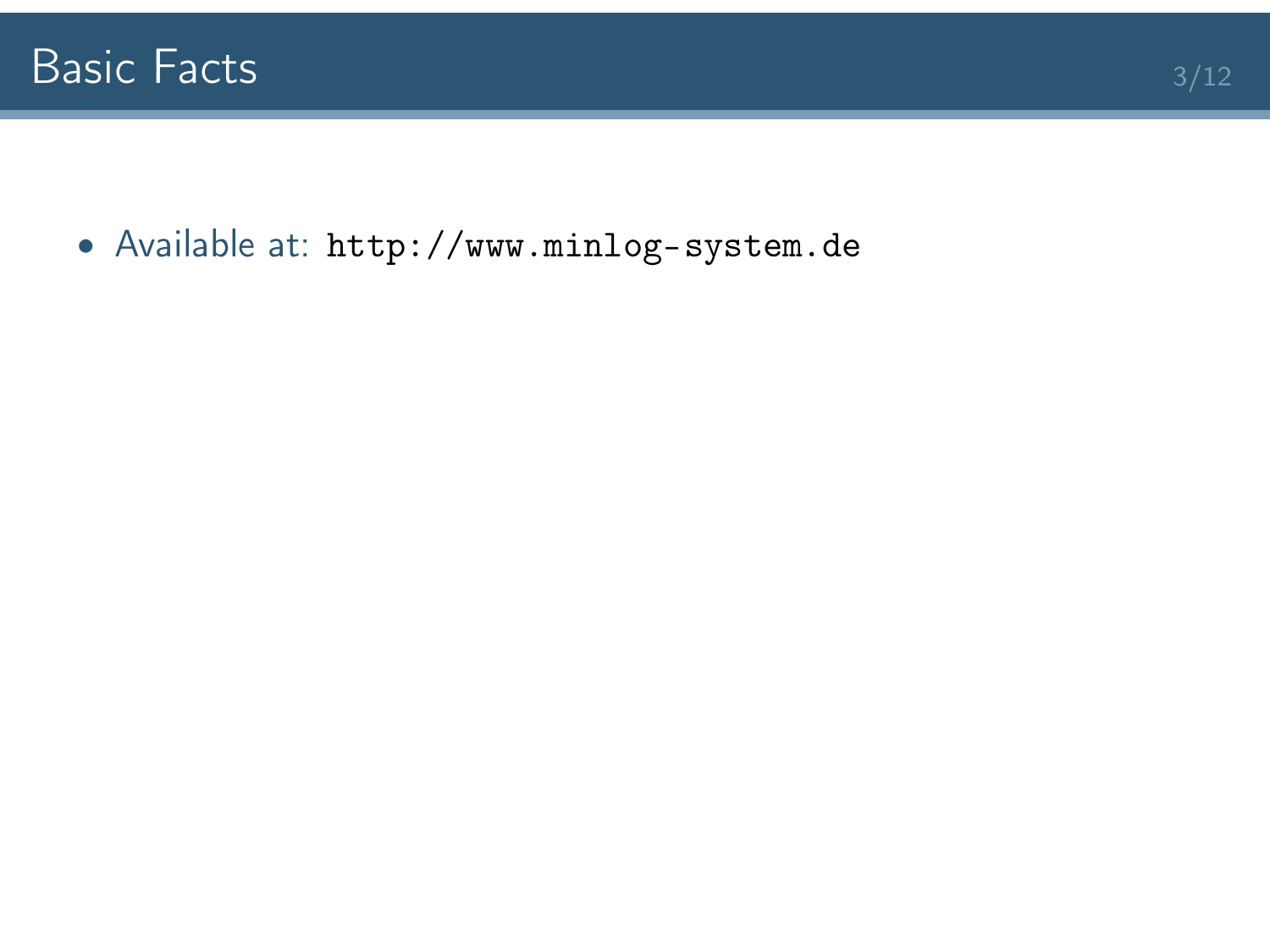- Available at: <http://www.minlog-system.de>
- Developed by: Munich and Swansea logic groups (Helmut Schwichtenberg)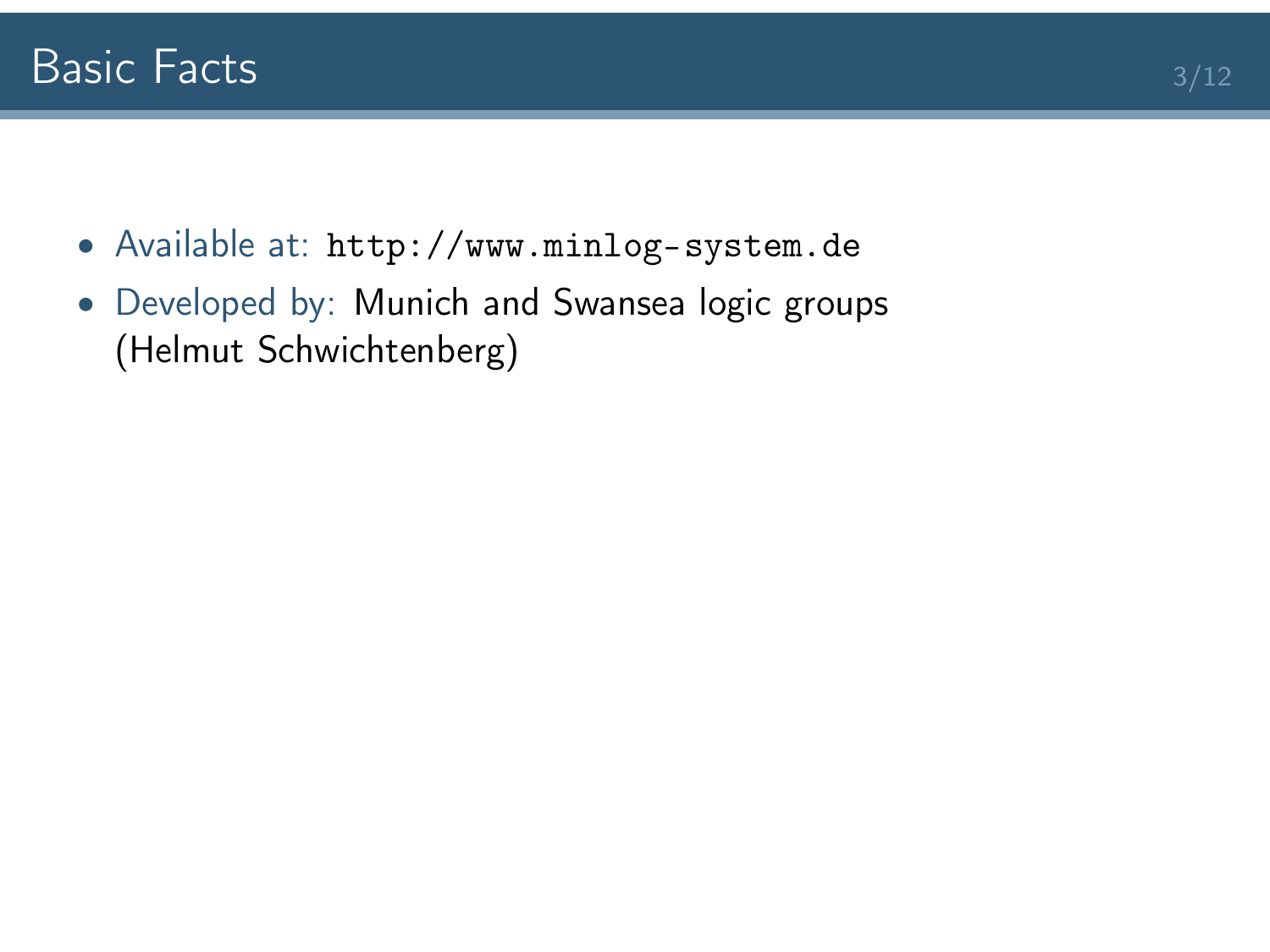- Available at: <http://www.minlog-system.de>
- Developed by: Munich and Swansea logic groups (Helmut Schwichtenberg)
- Current version: 5.0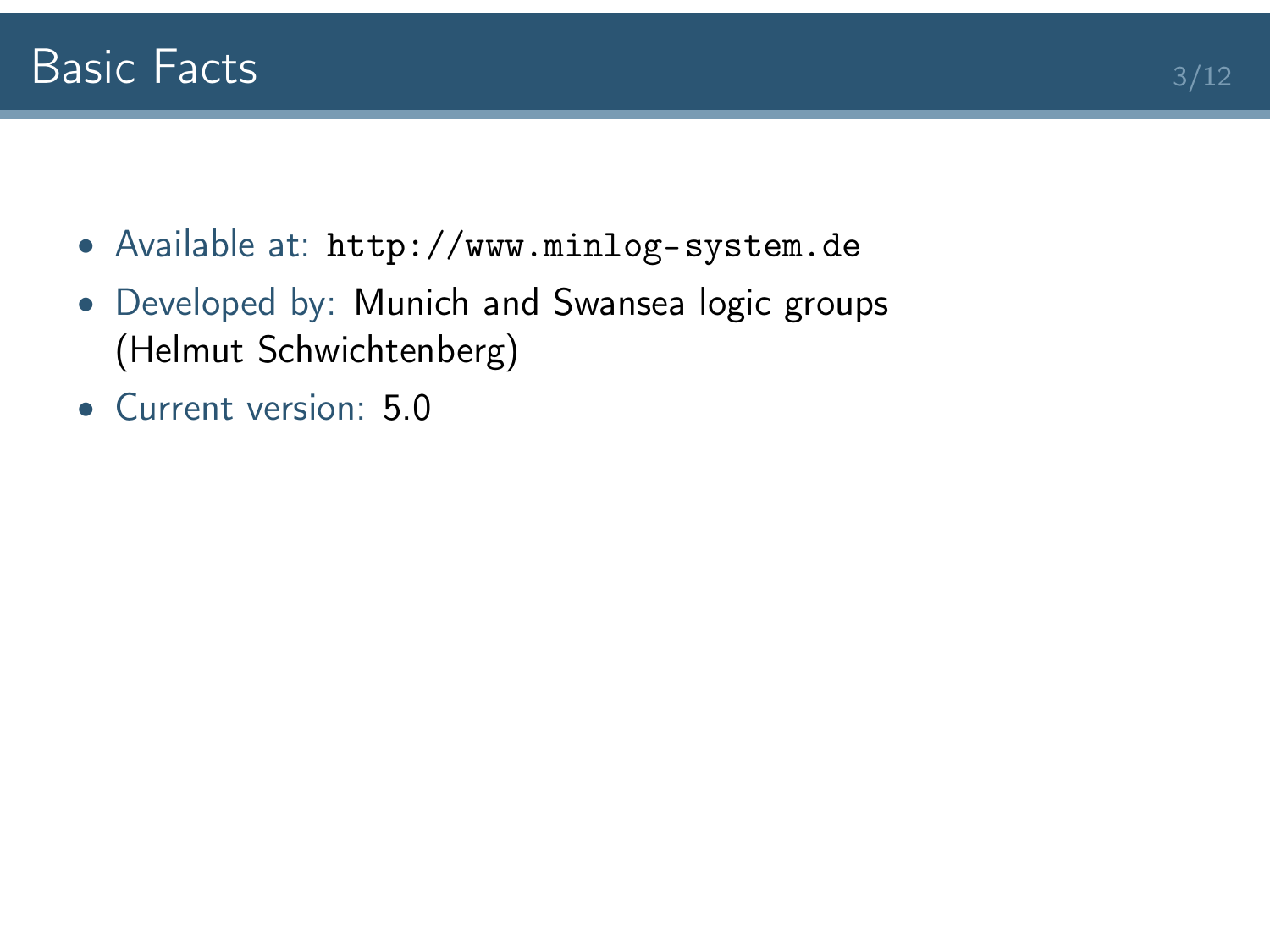- Available at: <http://www.minlog-system.de>
- Developed by: Munich and Swansea logic groups (Helmut Schwichtenberg)
- Current version: 5.0
- Implemented in: Scheme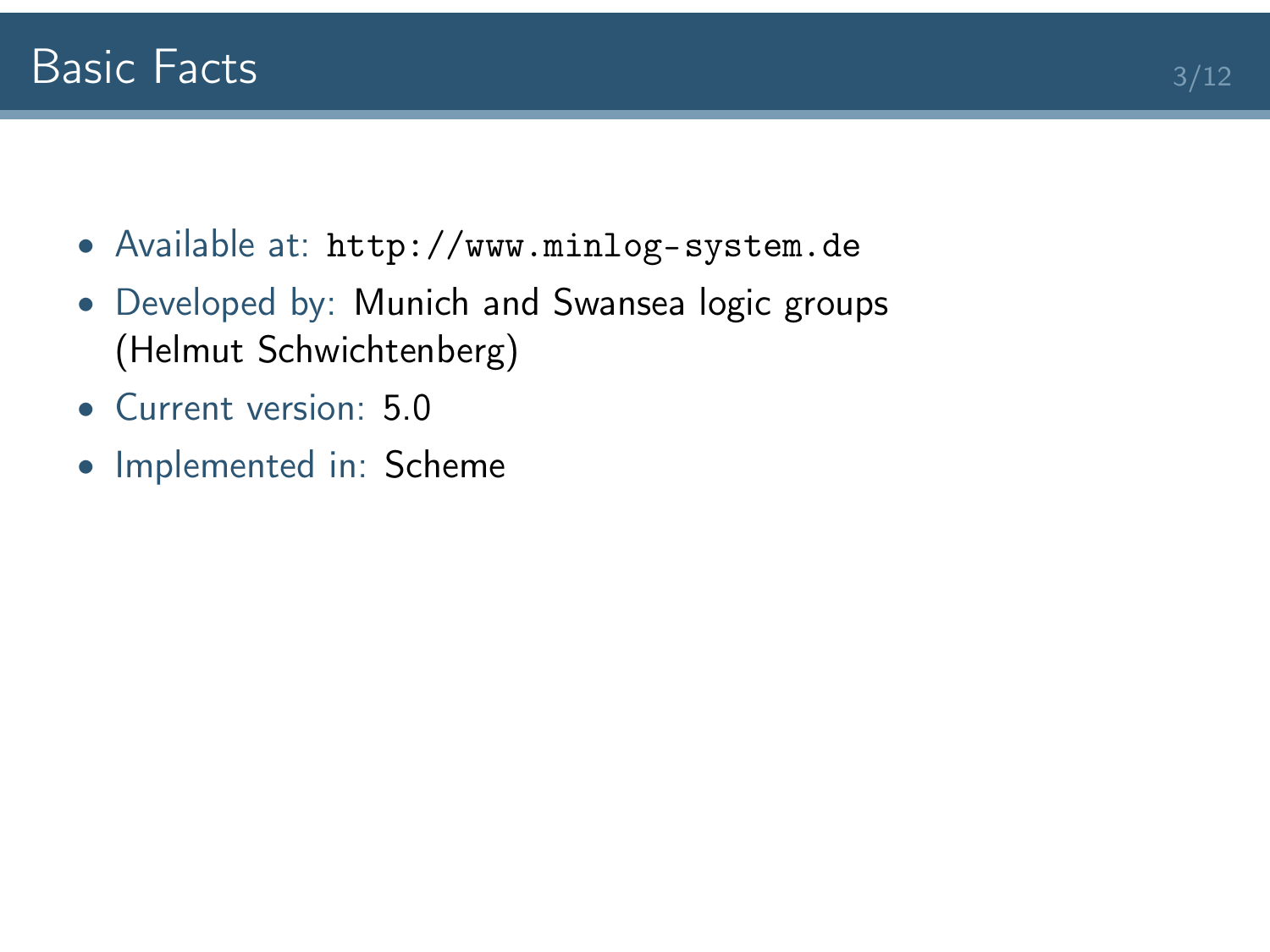- Available at: <http://www.minlog-system.de>
- Developed by: Munich and Swansea logic groups (Helmut Schwichtenberg)
- Current version: 5.0
- Implemented in: Scheme
- Underlaying logic: Theory of Computable Functionals (Minimal logic)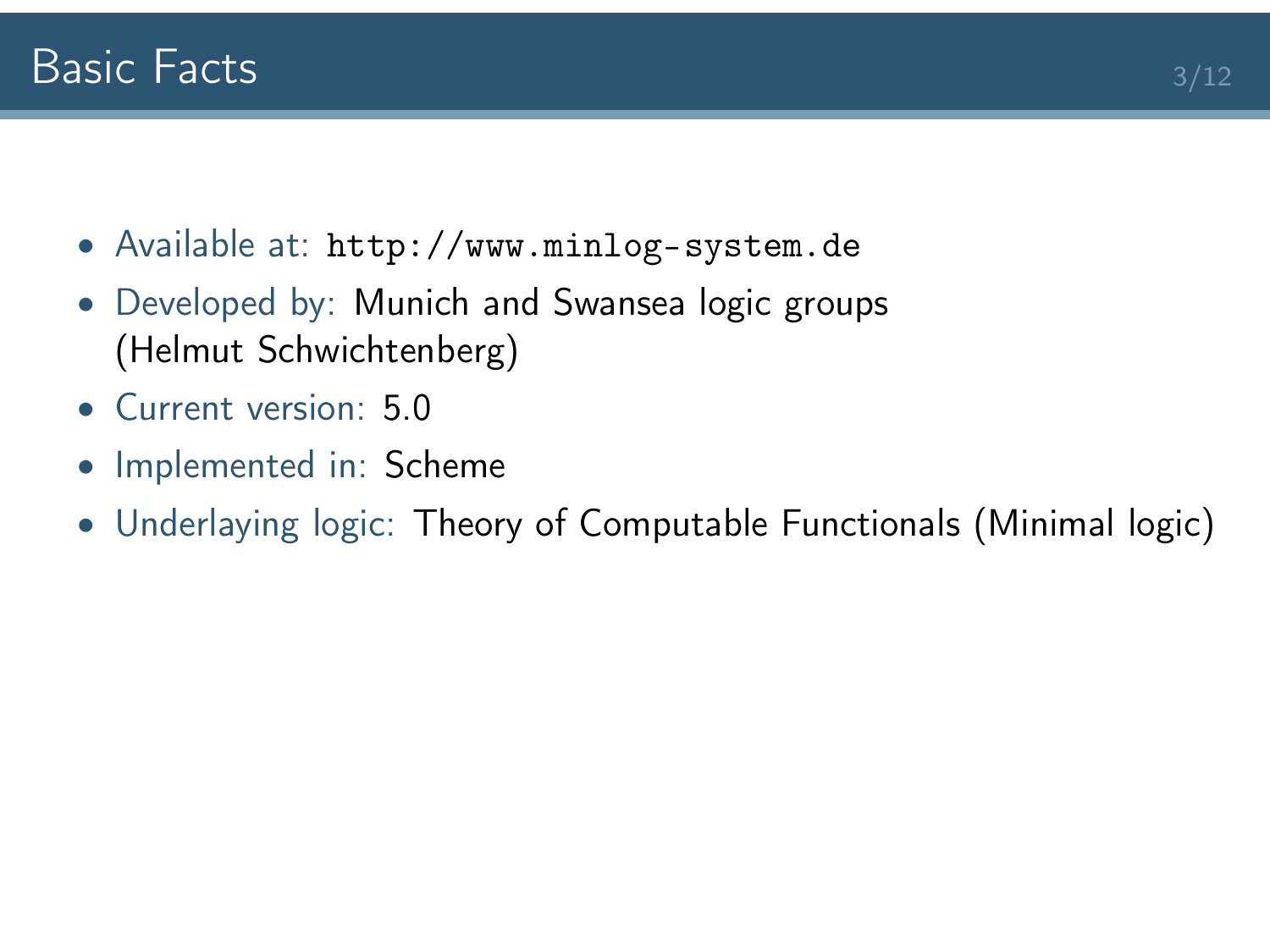- Available at: <http://www.minlog-system.de>
- Developed by: Munich and Swansea logic groups (Helmut Schwichtenberg)
- Current version: 5.0
- Implemented in: Scheme
- Underlaying logic: Theory of Computable Functionals (Minimal logic)
- Proof style: Goal driven reasoning ("backward chaining")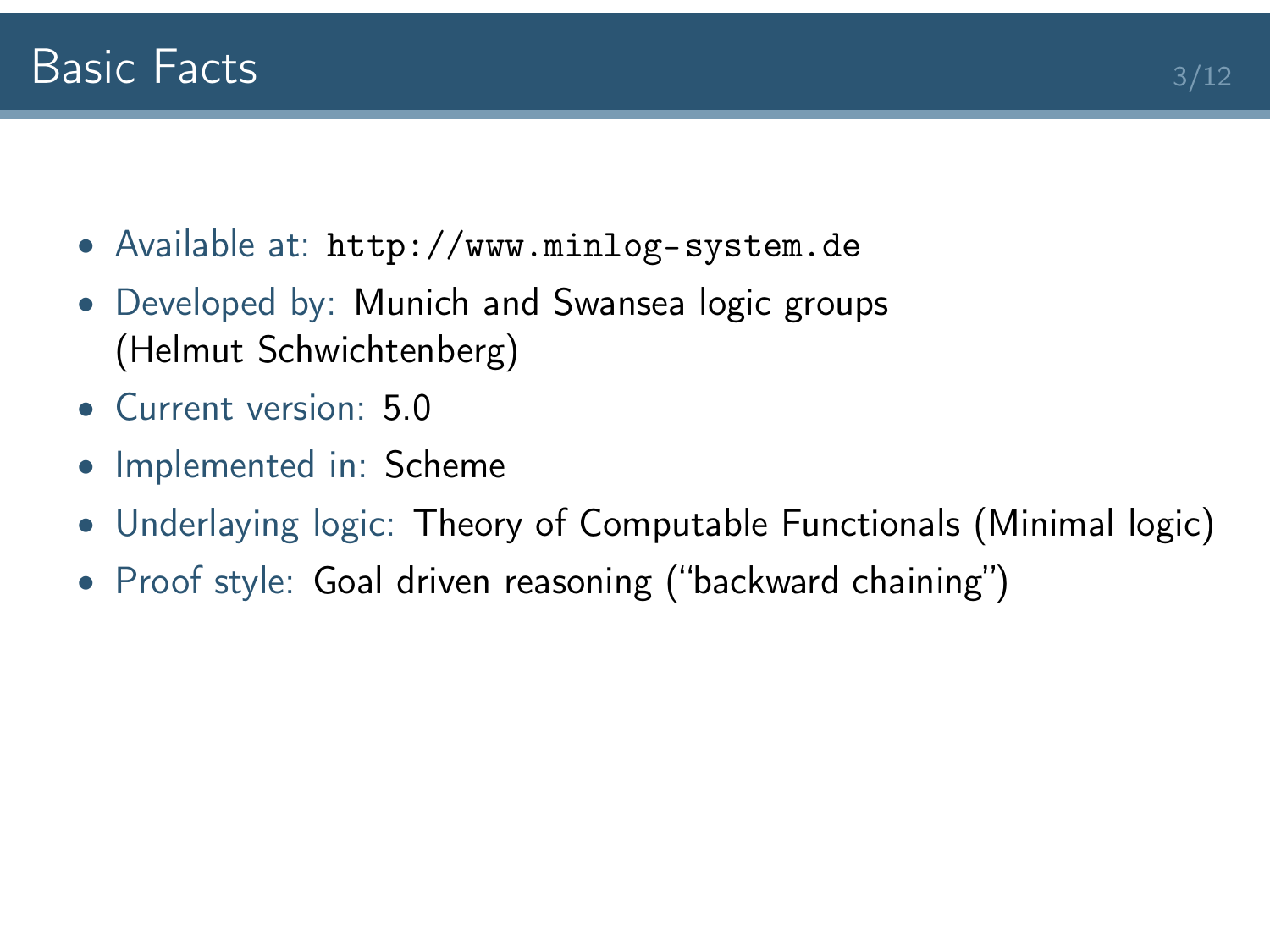- Available at: <http://www.minlog-system.de>
- Developed by: Munich and Swansea logic groups (Helmut Schwichtenberg)
- Current version: 5.0
- Implemented in: Scheme
- Underlaying logic: Theory of Computable Functionals (Minimal logic)
- Proof style: Goal driven reasoning ("backward chaining")
- Documentation:
	- Tutorial [\[1\]](#page-30-0)
	- Reference manual [\[2\]](#page-30-1)
	- Minimal Logic for Computable Functions [\[3\]](#page-30-2)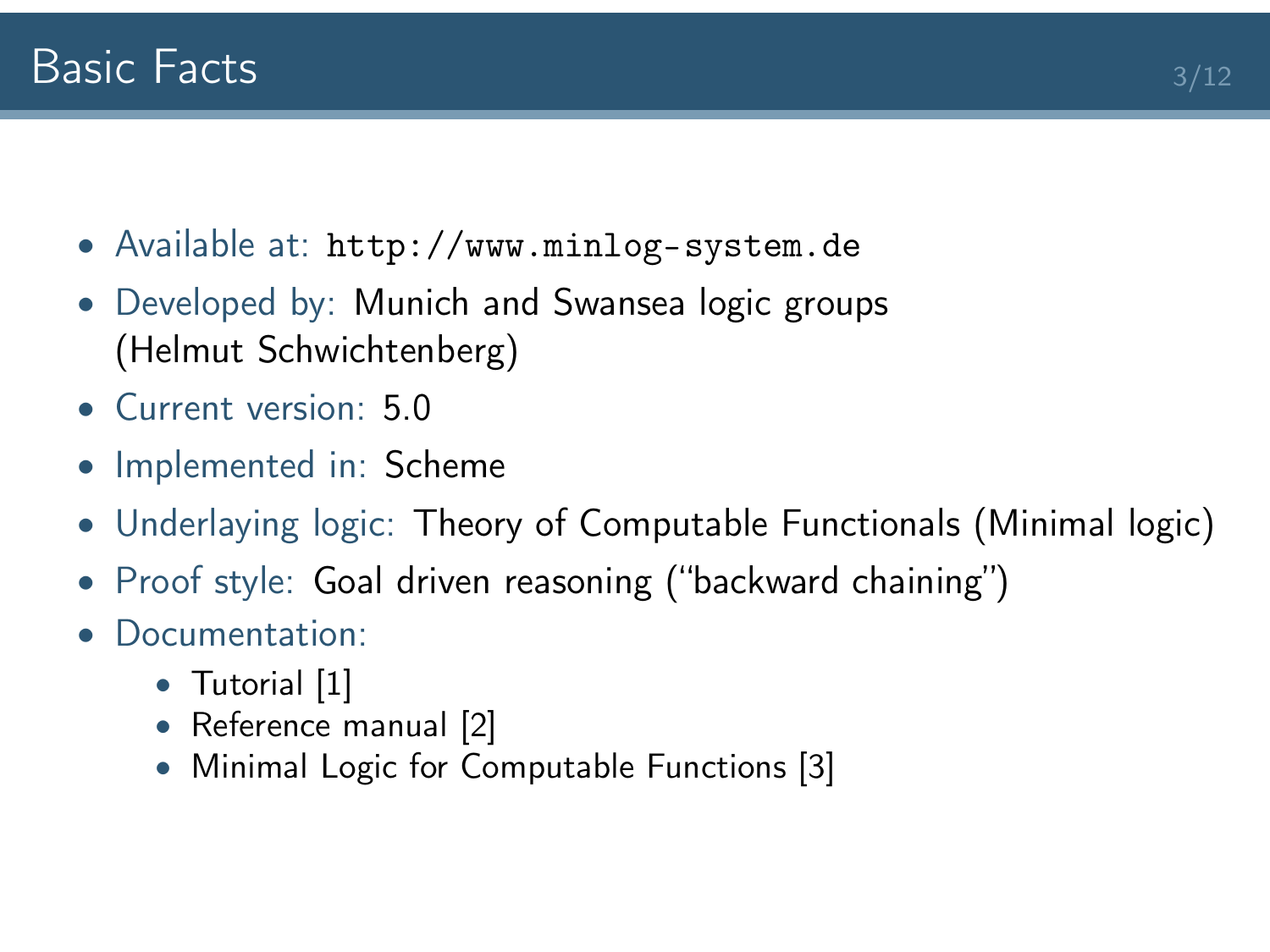• Proofs are first class objects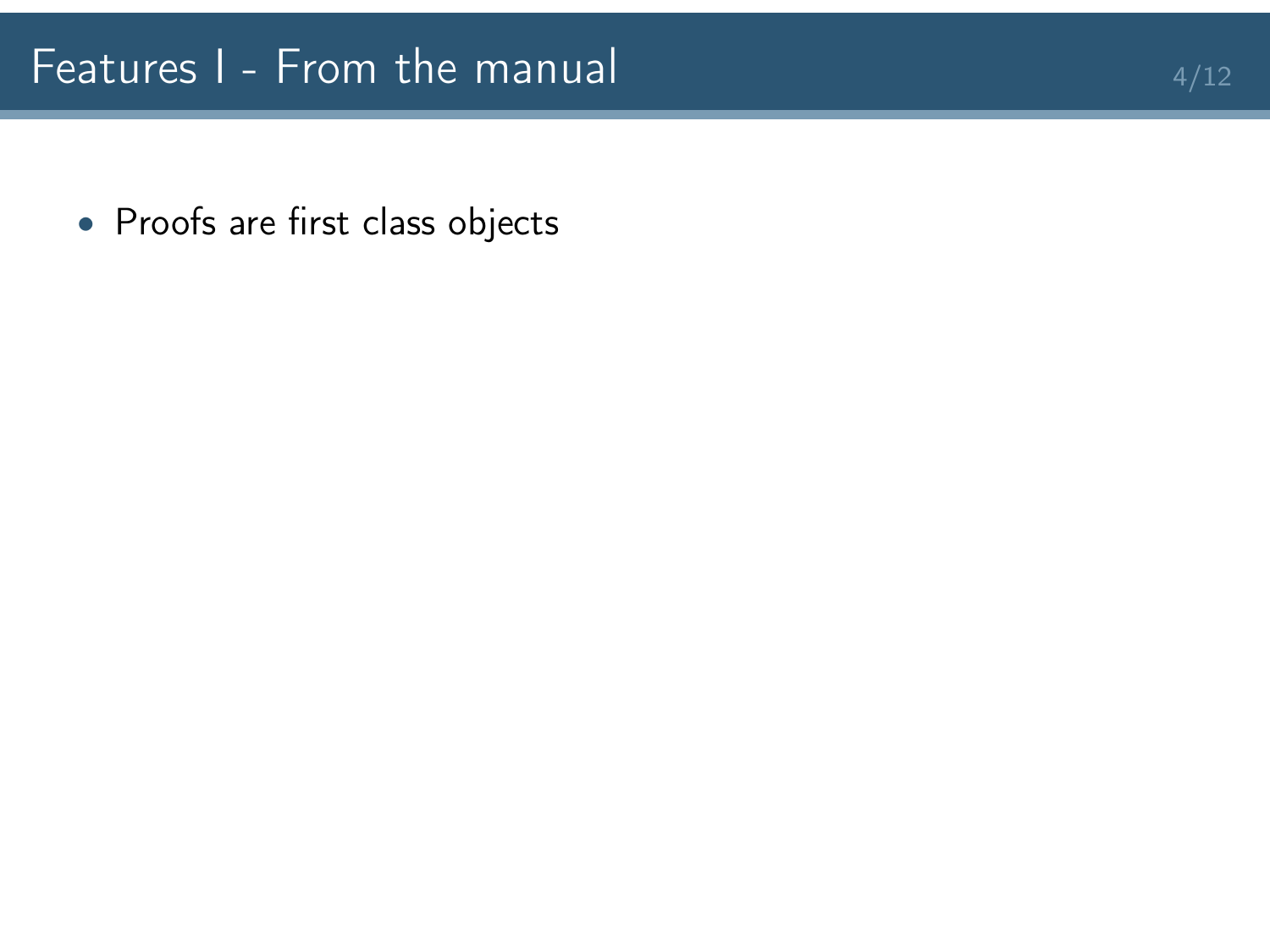## Features I - From the manual  $4/12$

- Proofs are first class objects
- Kreisel's Proposal
	- Strong language
	- Weak existence axioms
	- Conservative over arithmetic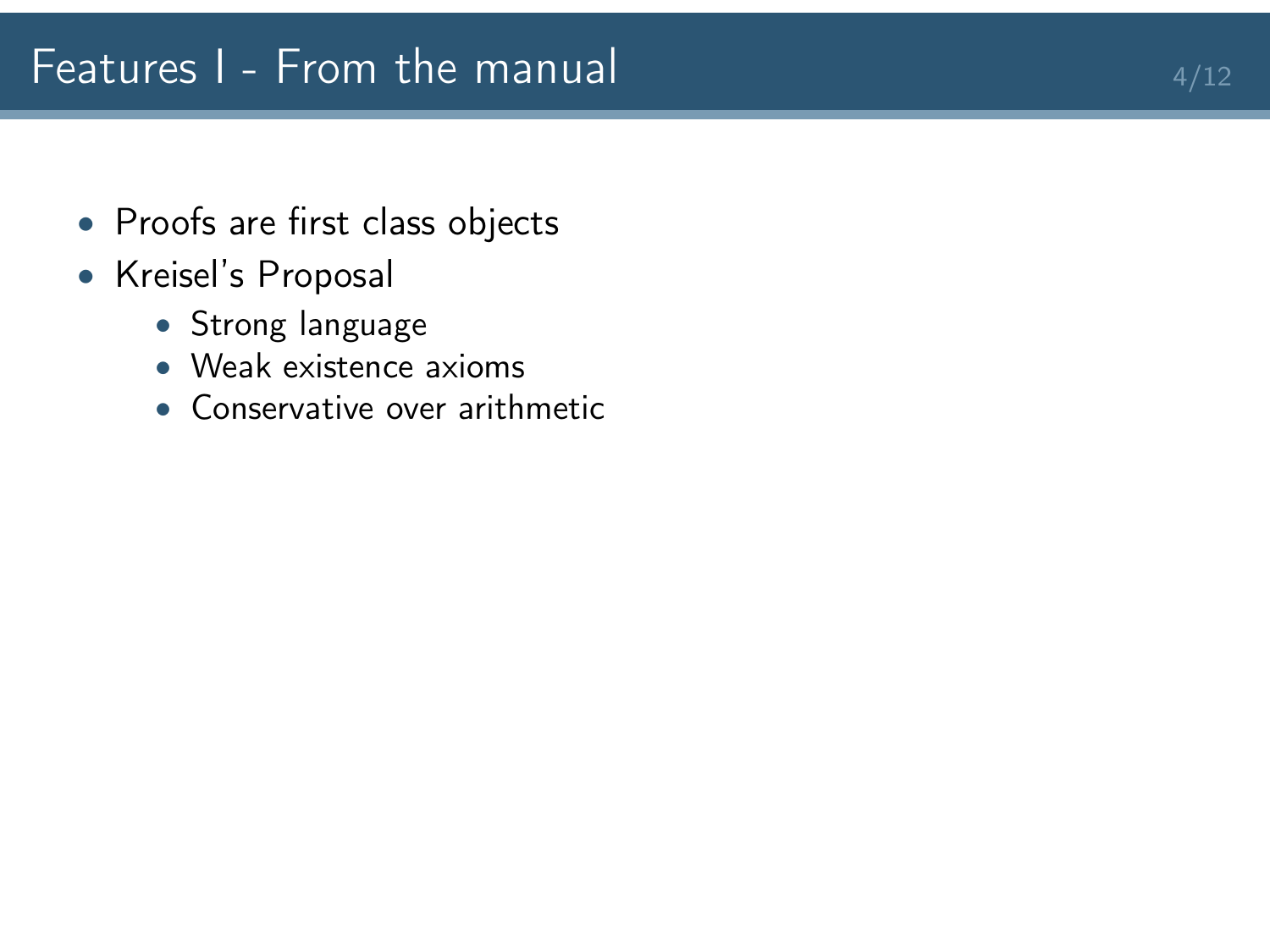- Proofs are first class objects
- Kreisel's Proposal
	- Strong language
	- Weak existence axioms
	- Conservative over arithmetic
- Minimal logic  $\rightarrow$  program extraction:
	- A-translation: Classical proofs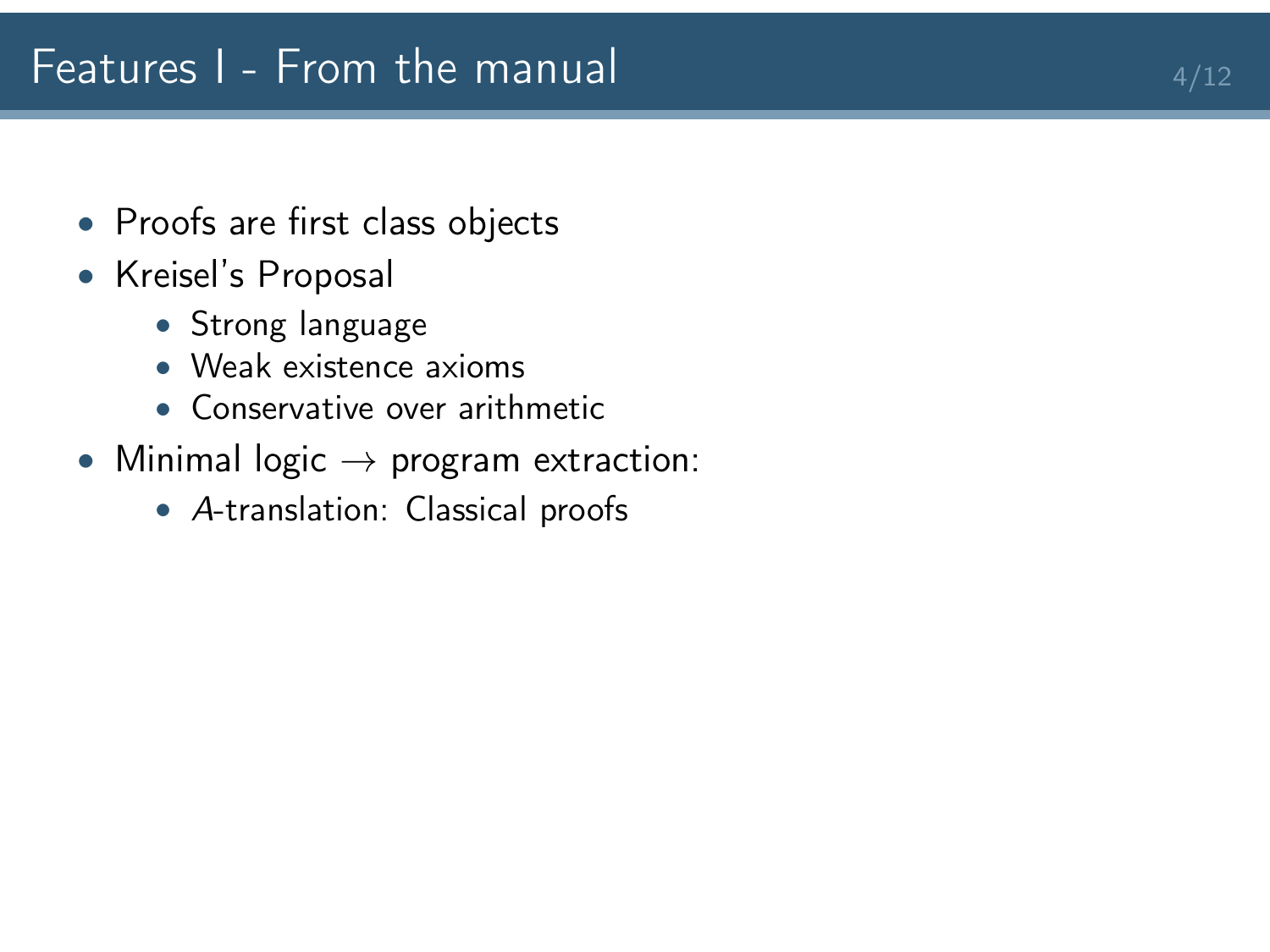- Proofs are first class objects
- Kreisel's Proposal
	- Strong language
	- Weak existence axioms
	- Conservative over arithmetic
- Minimal logic  $\rightarrow$  program extraction:
	- A-translation: Classical proofs
- Constants are computable functionals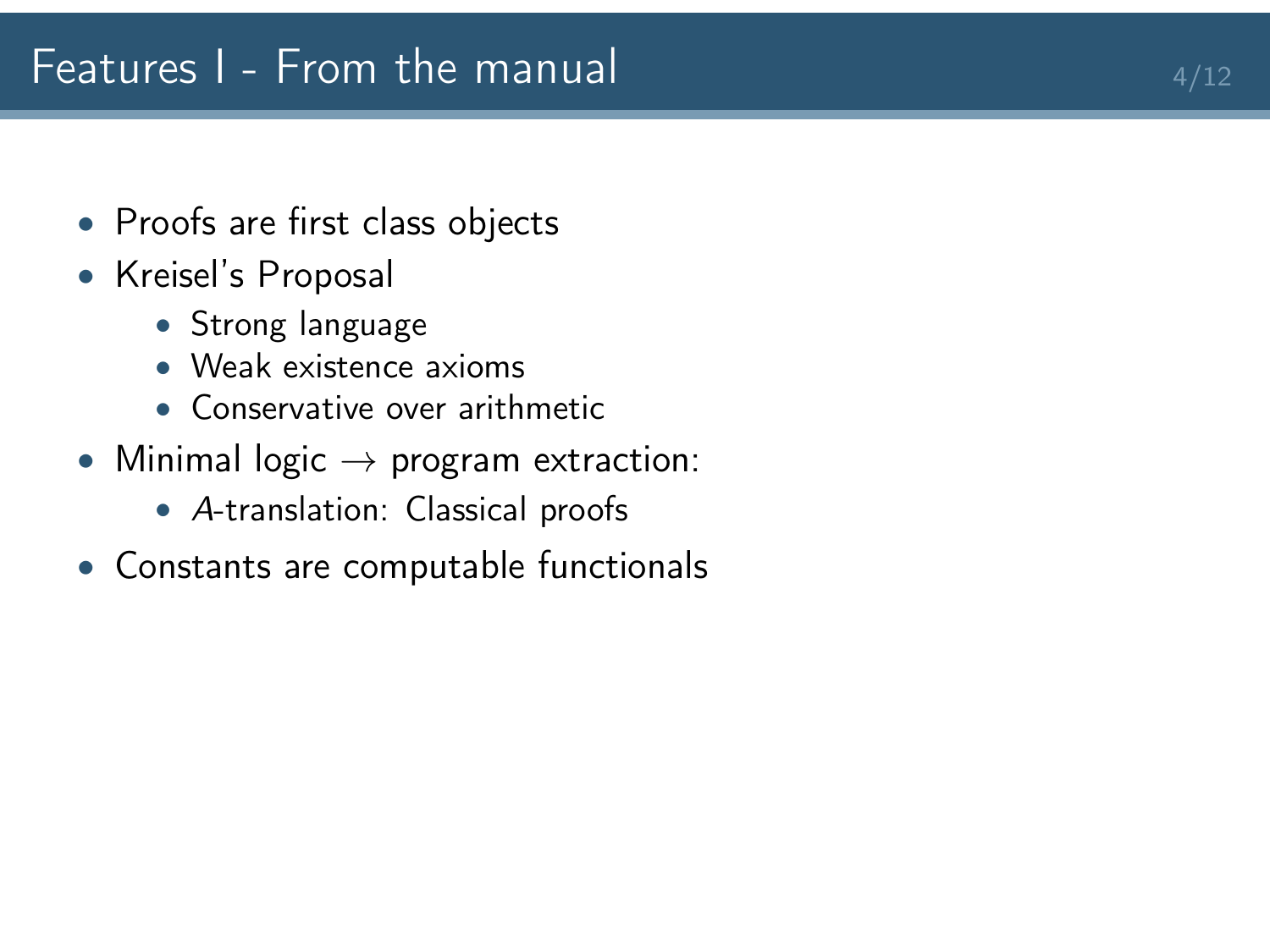- Proofs are first class objects
- Kreisel's Proposal
	- Strong language
	- Weak existence axioms
	- Conservative over arithmetic
- Minimal logic  $\rightarrow$  program extraction:
	- A-translation: Classical proofs
- Constants are computable functionals
- Simple types
	- Infinitary free algebras as base types
	- ML-style type parameters, but predicative
	- Predicate variables for comprehension terms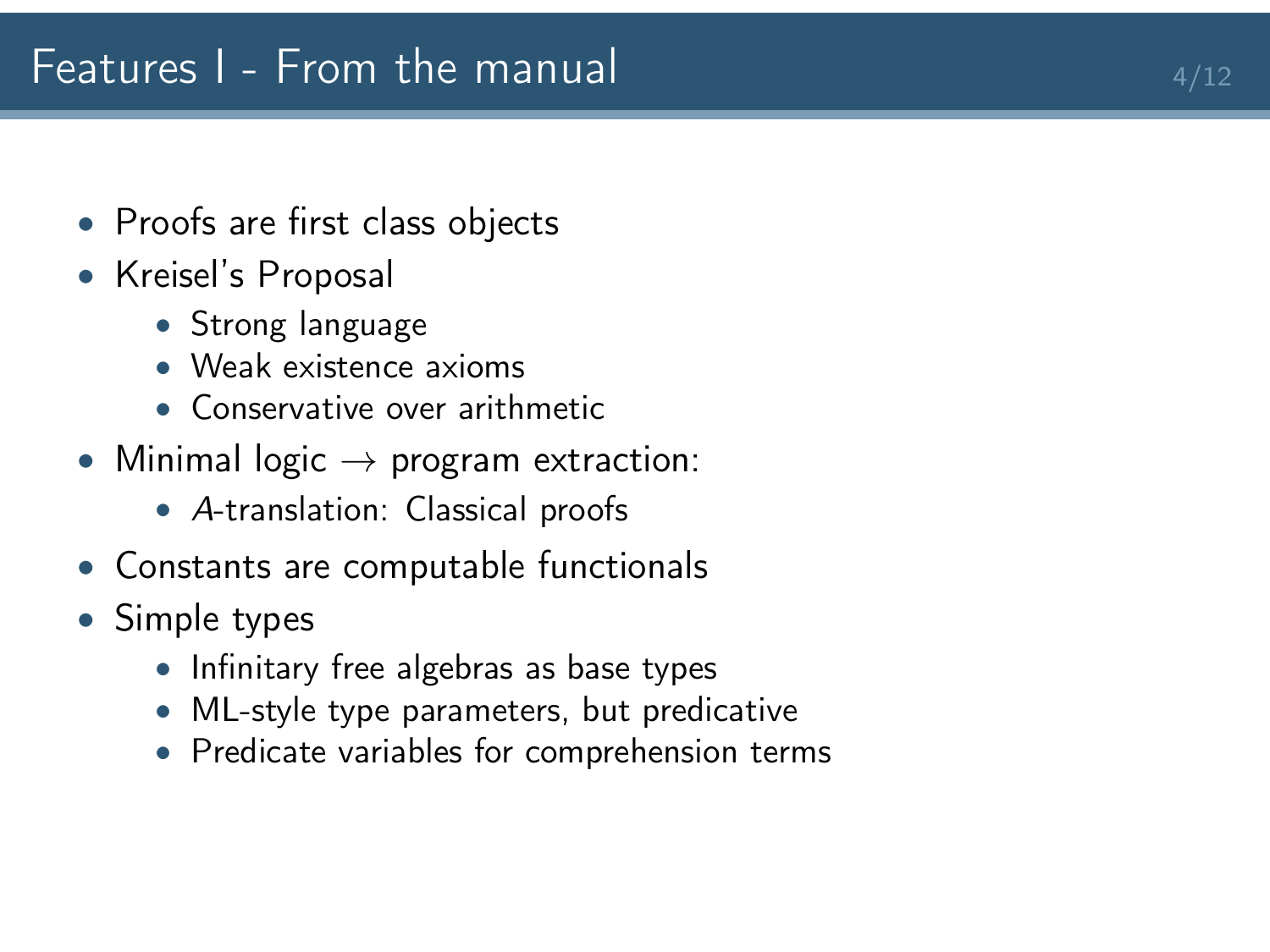- Proofs are first class objects
- Kreisel's Proposal
	- Strong language
	- Weak existence axioms
	- Conservative over arithmetic
- Minimal logic  $\rightarrow$  program extraction:
	- A-translation: Classical proofs
- Constants are computable functionals
- Simple types
	- Infinitary free algebras as base types
	- ML-style type parameters, but predicative
	- Predicate variables for comprehension terms
- Terms with same NF are identified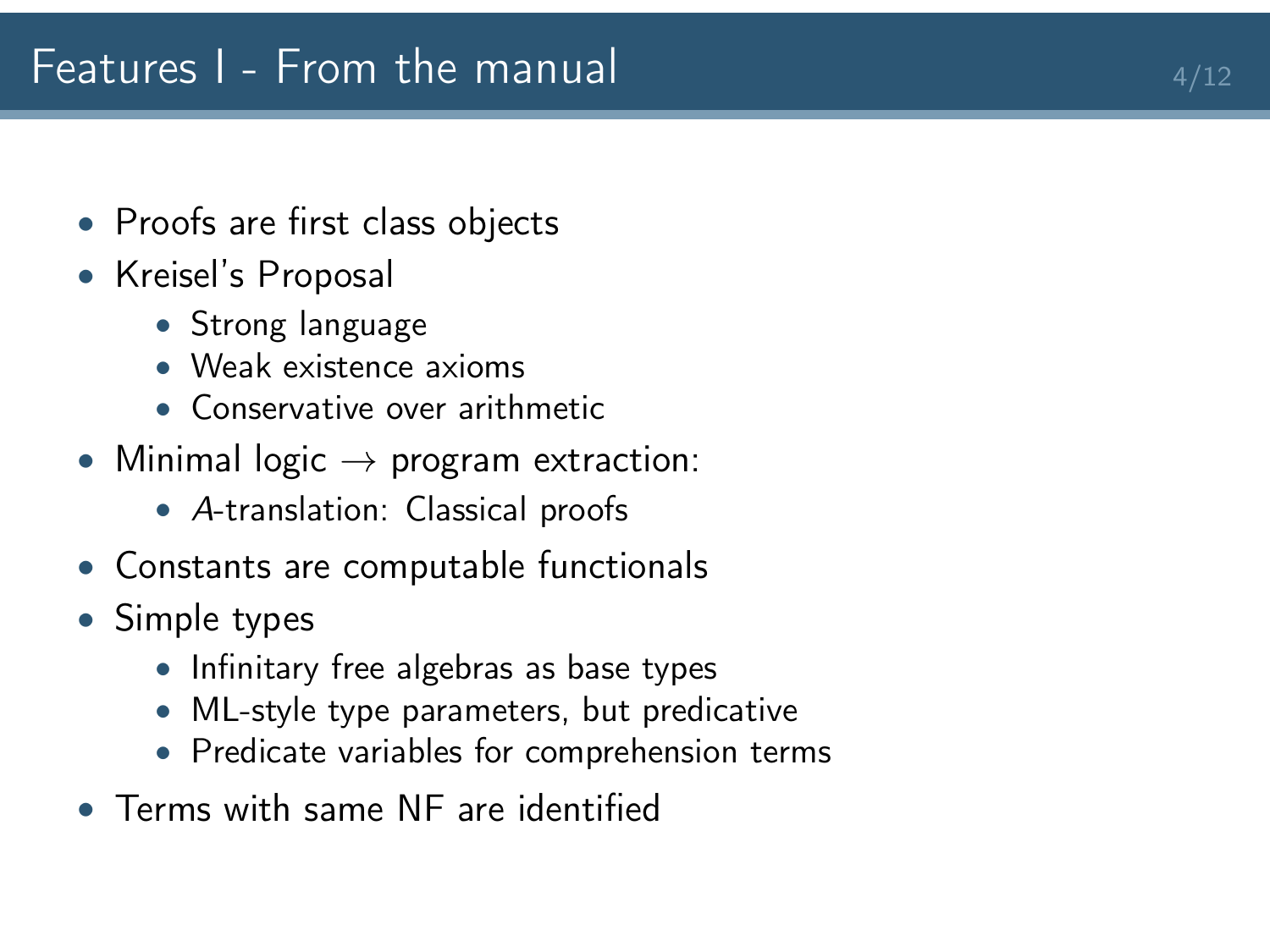# Features II - From "The Seventeen Provers of the World" 5/12

| proof assistent                 | <b>MINLOG</b> | <b>HOL</b> | Mizar | Isabelle/Isar |
|---------------------------------|---------------|------------|-------|---------------|
| de Bruijn criterion             | $\pm$         | $^+$       |       |               |
| Poincaré principle              | $\pm$         | $^{+}$     |       |               |
| extensible/programmable by user |               |            |       |               |
| powerful automation             |               |            |       |               |
| readable proof input files      |               |            | $^+$  | $^+$          |
| constructive logic supported    | $\pm$         |            |       | $\, +$        |
| logical framework               |               |            |       |               |
| typed                           | $\pm$         |            |       |               |
| decidable types                 | $\pm$         |            |       |               |
| dependent types                 |               |            |       |               |
| based on HOL                    |               |            |       | $\mathrm{+}$  |
| based on ZFC                    |               |            |       |               |
| large math stdlib               |               |            |       |               |
| statement about $\mathbb R$     |               |            |       |               |
| statement about $\sqrt{}$       |               |            |       |               |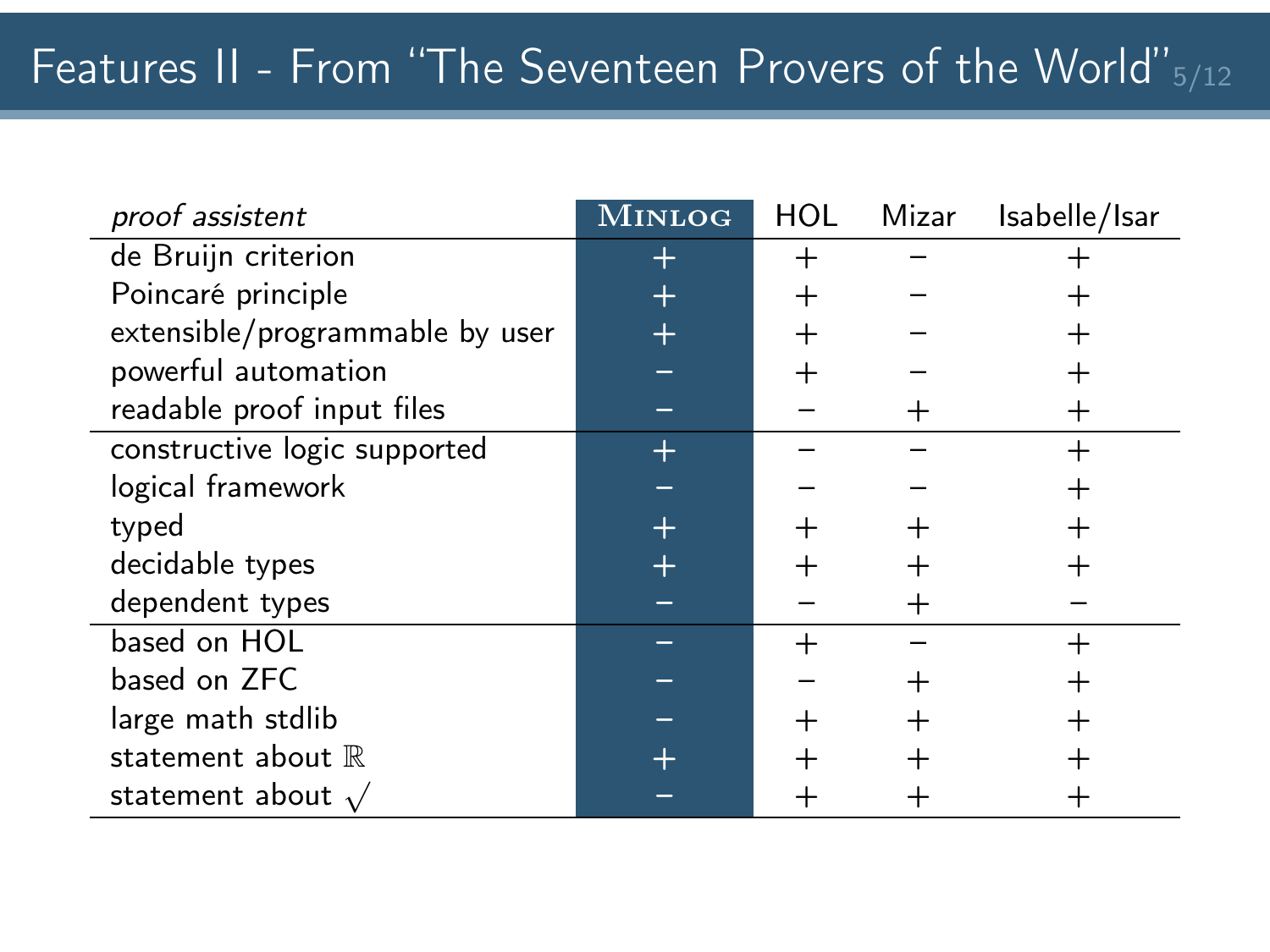#### FOL language:

$$
f := a | f \rightarrow f | \forall x . f | f \vee f | f \wedge f | \exists x . f
$$
  
\n
$$
a := \bot | R\vec{t}
$$
  
\n
$$
t := x | f\vec{t}
$$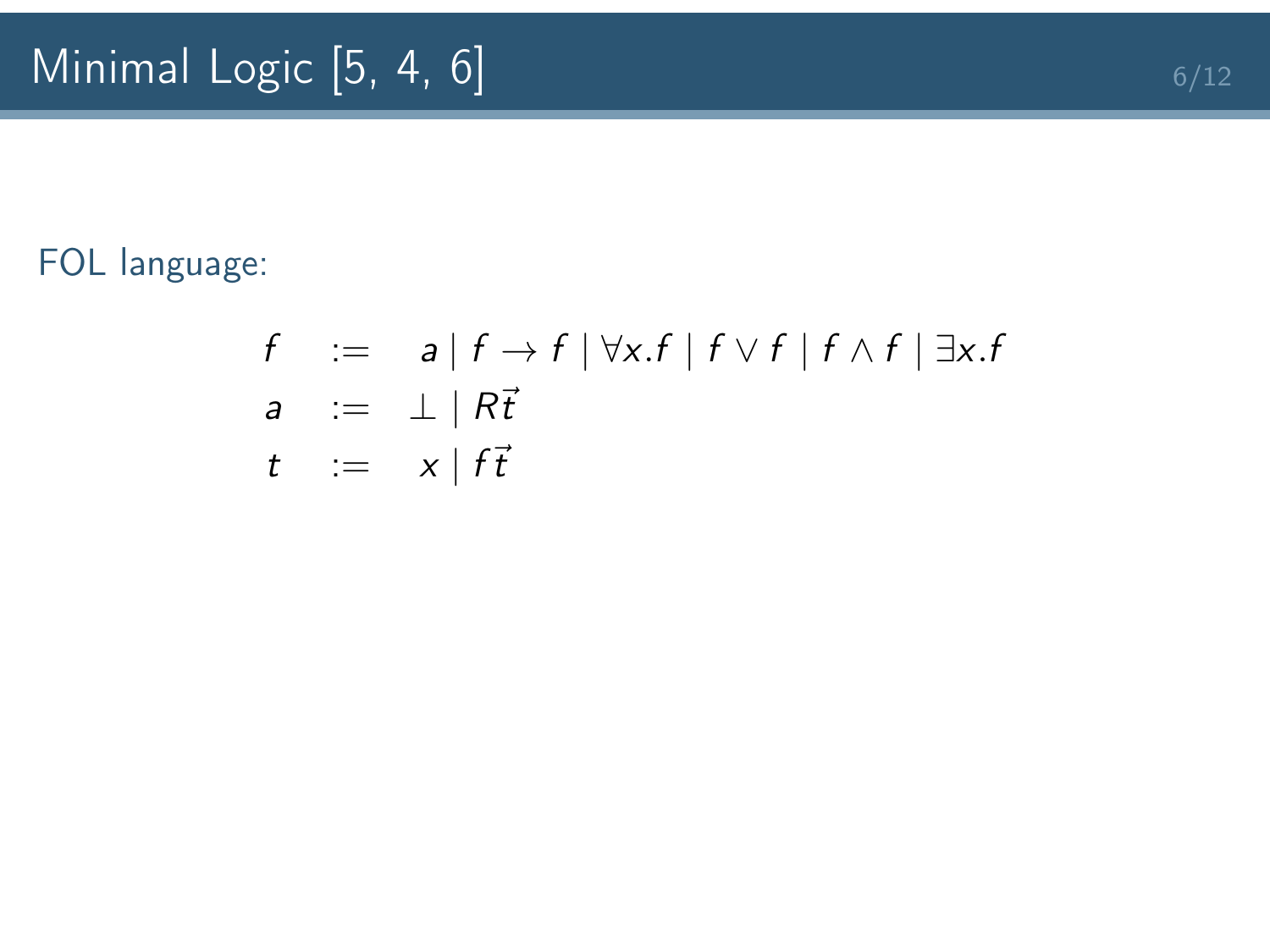#### FOL language:

$$
f := a | f \rightarrow f | \forall x . f | f \lor f | f \land f | \exists x . f
$$
  
\n
$$
a := \bot | R\vec{t}
$$
  
\n
$$
t := x | f\vec{t}
$$

#### A derivation is the formal representation of a proof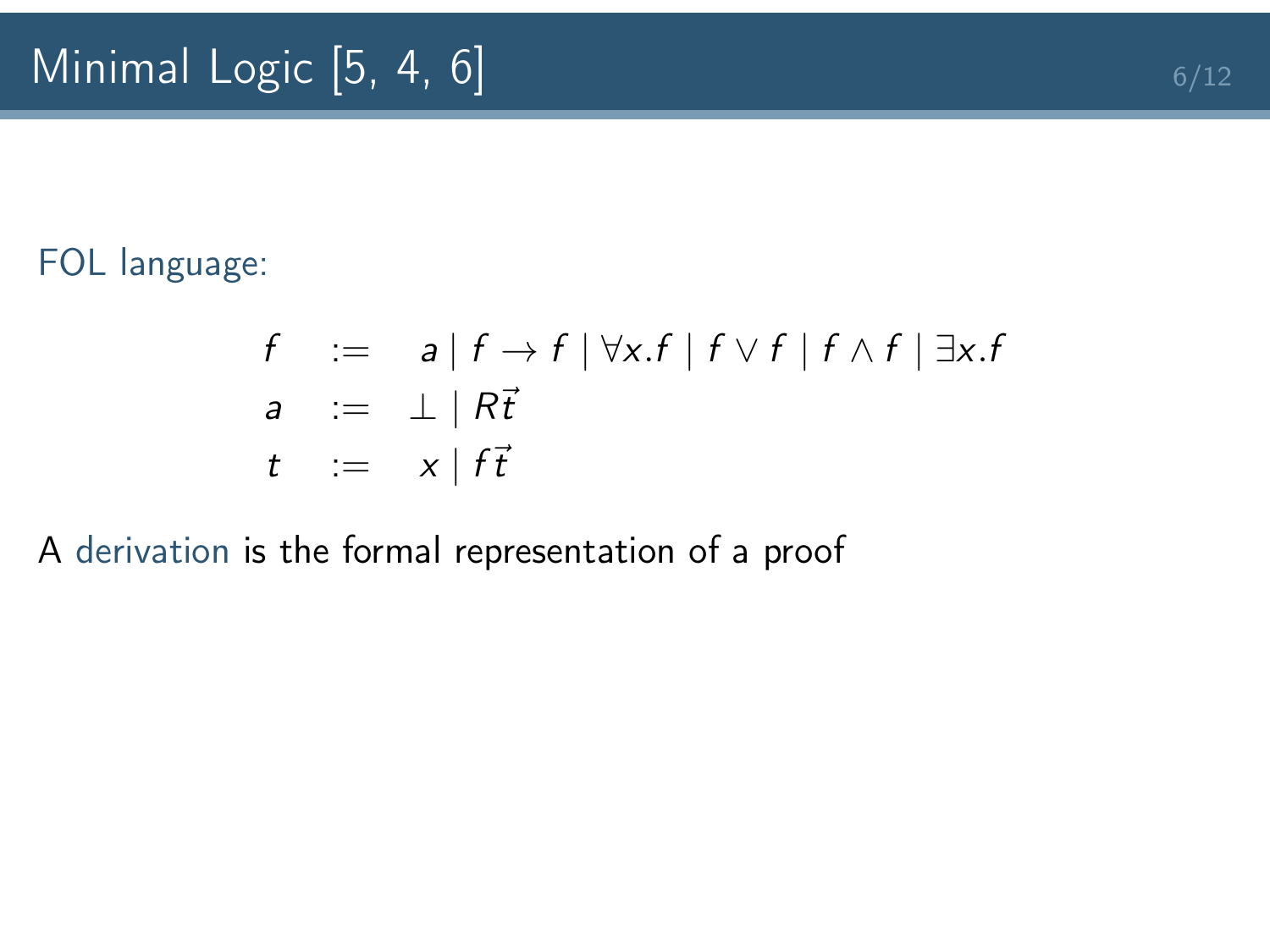#### FOL language:

$$
f := a | f \rightarrow f | \forall x . f | f \lor f | f \land f | \exists x . f
$$
  
\n
$$
a := \bot | R\vec{t}
$$
  
\n
$$
t := x | f\vec{t}
$$

A derivation is the formal representation of a proof Derivable in minimal logic:

$$
\Gamma \vdash A
$$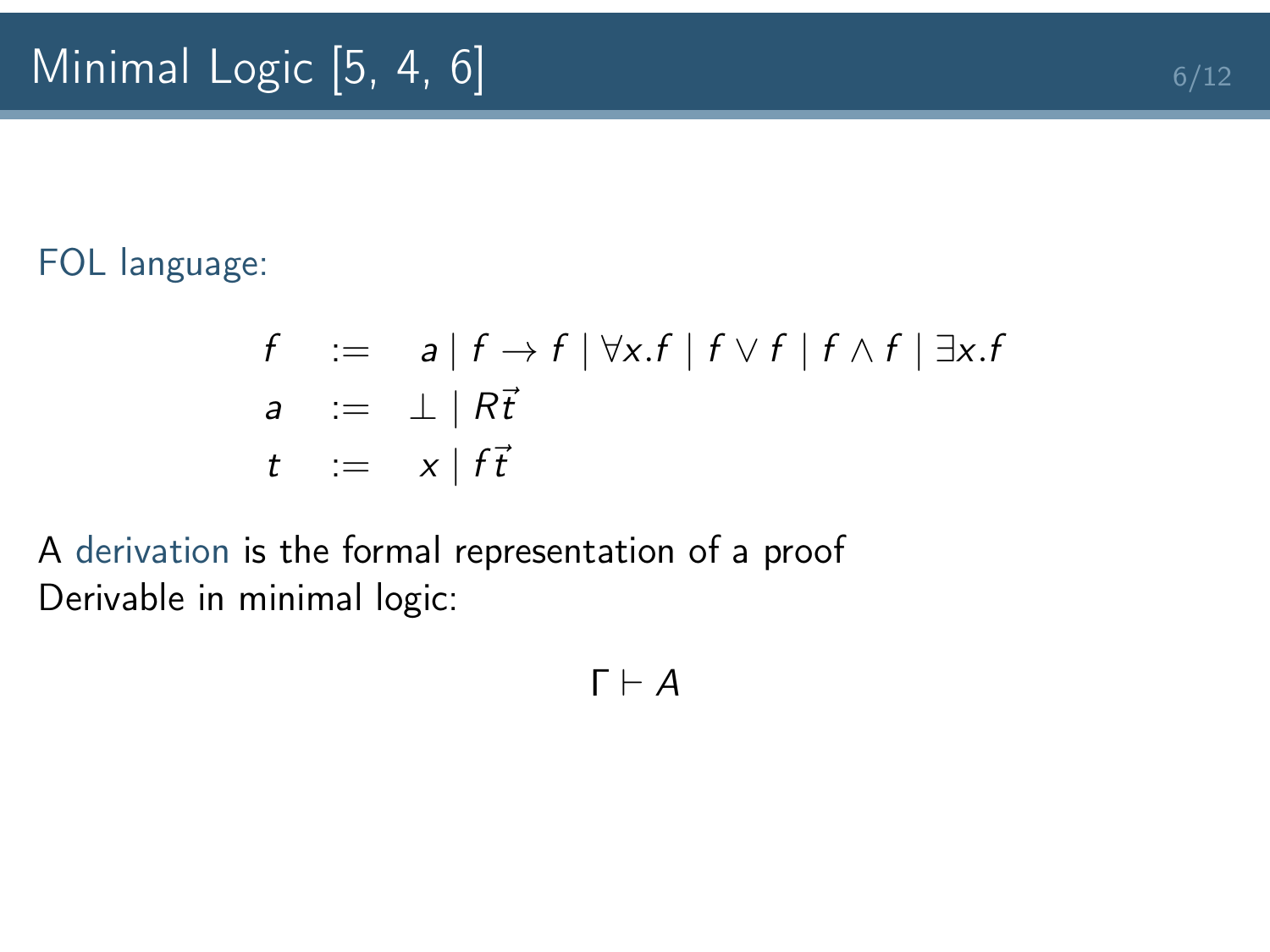# Minimal Logic I  $7/12$

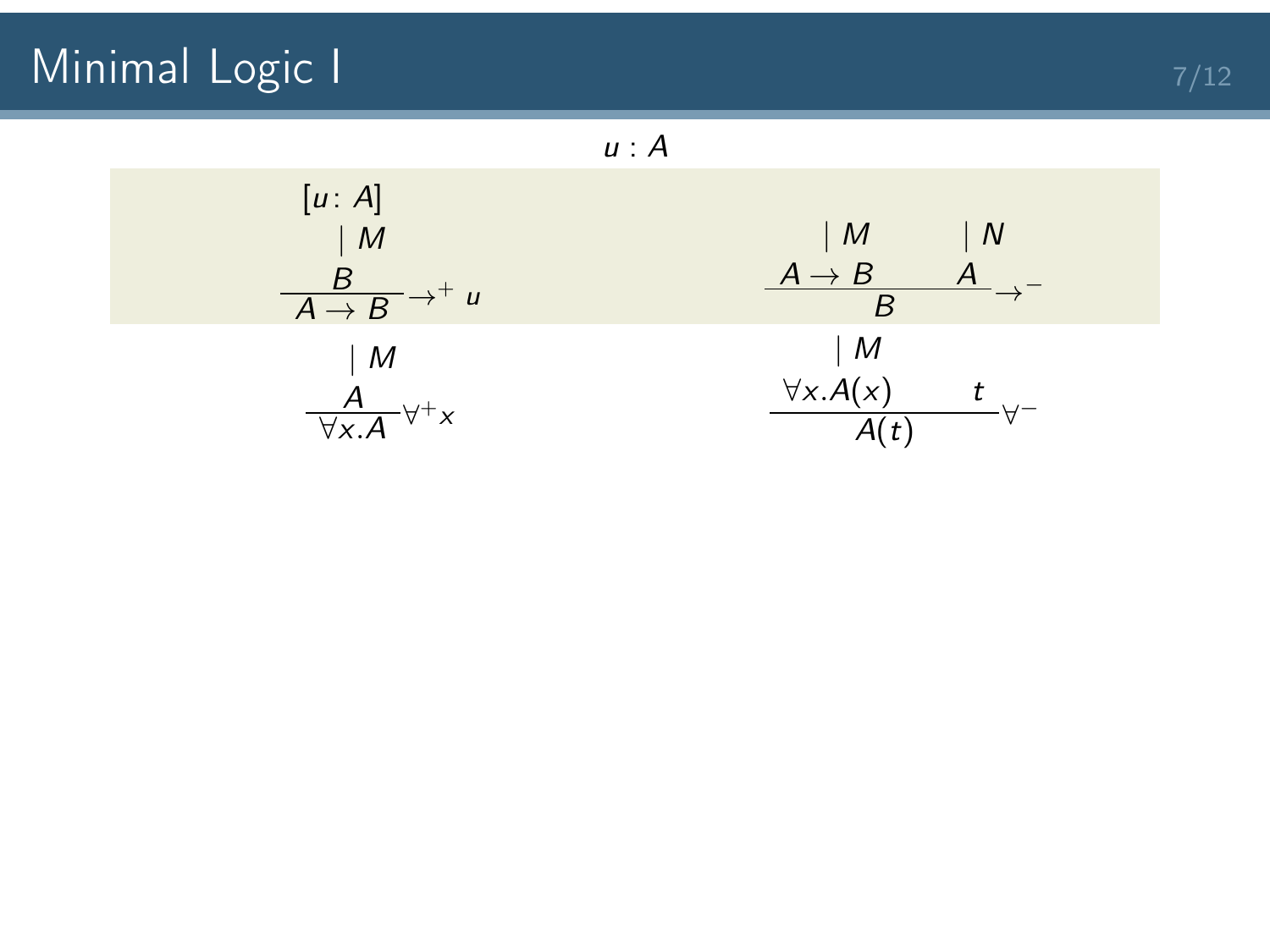## Minimal Logic I  $7/12$

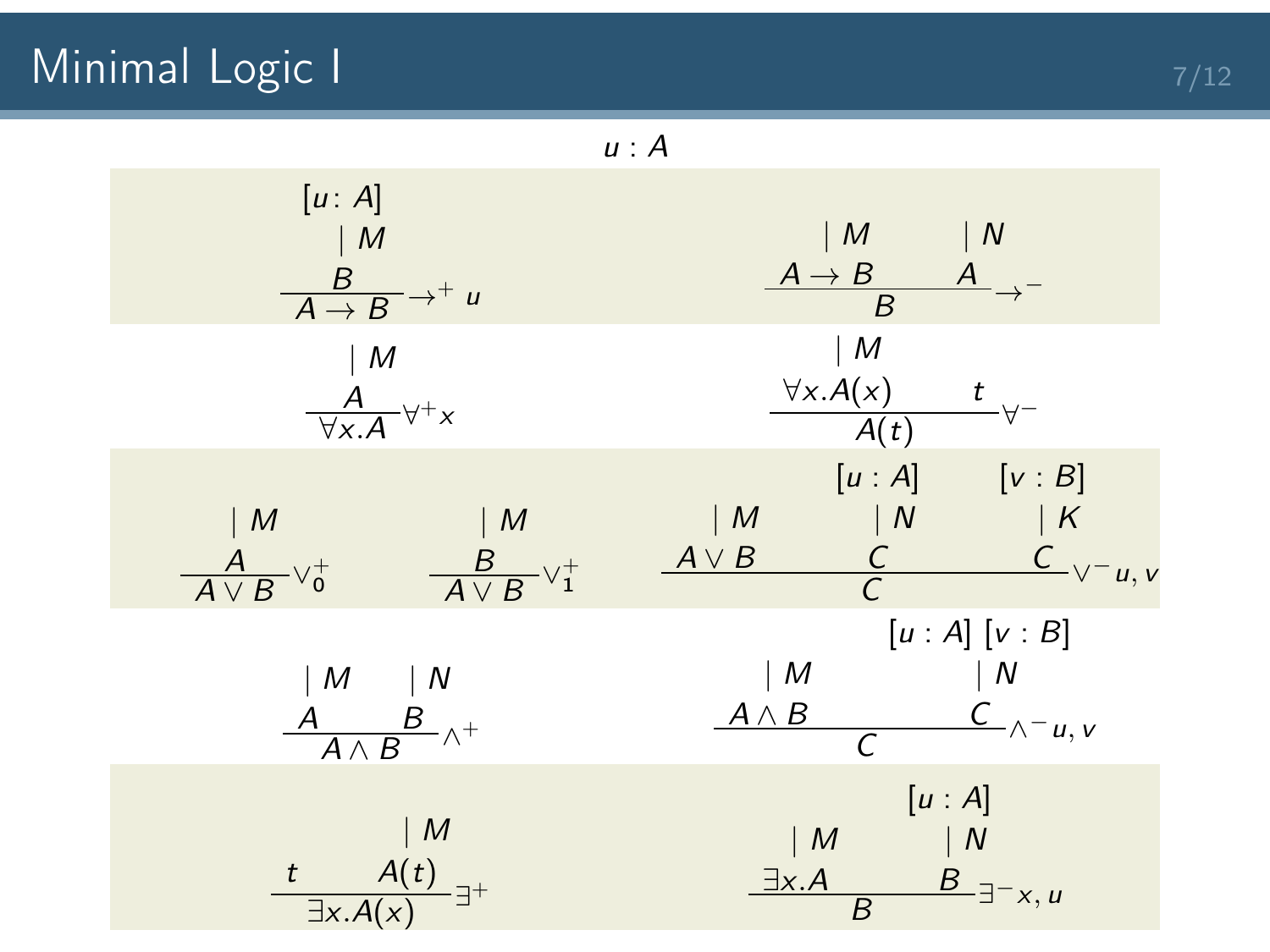$\neg A \equiv A \rightarrow \perp$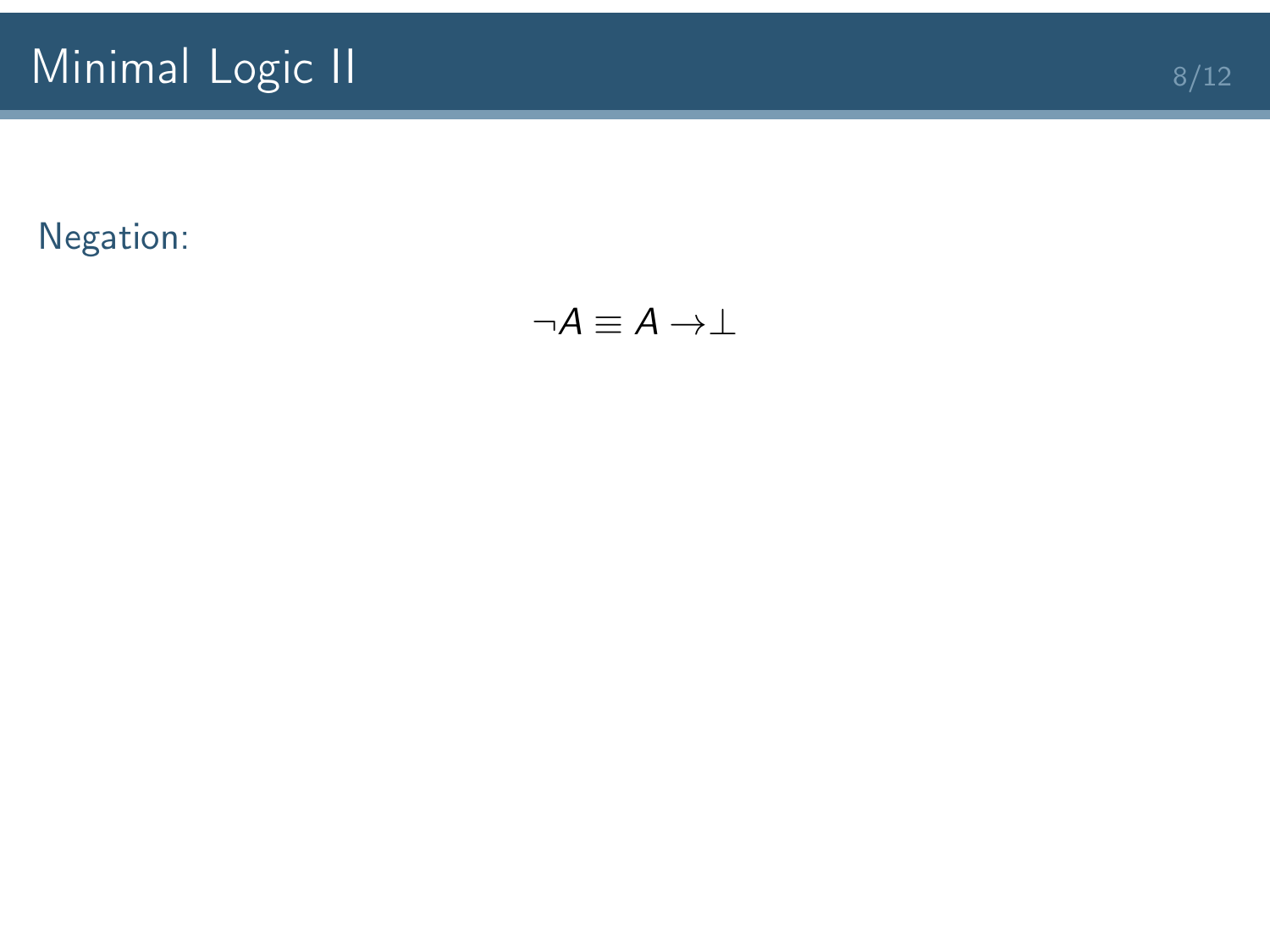#### Negation:

$$
\neg A \equiv A \rightarrow \perp
$$

Derivable:

$$
A \rightarrow \neg\neg A
$$

$$
\neg \neg \neg A \rightarrow \neg A
$$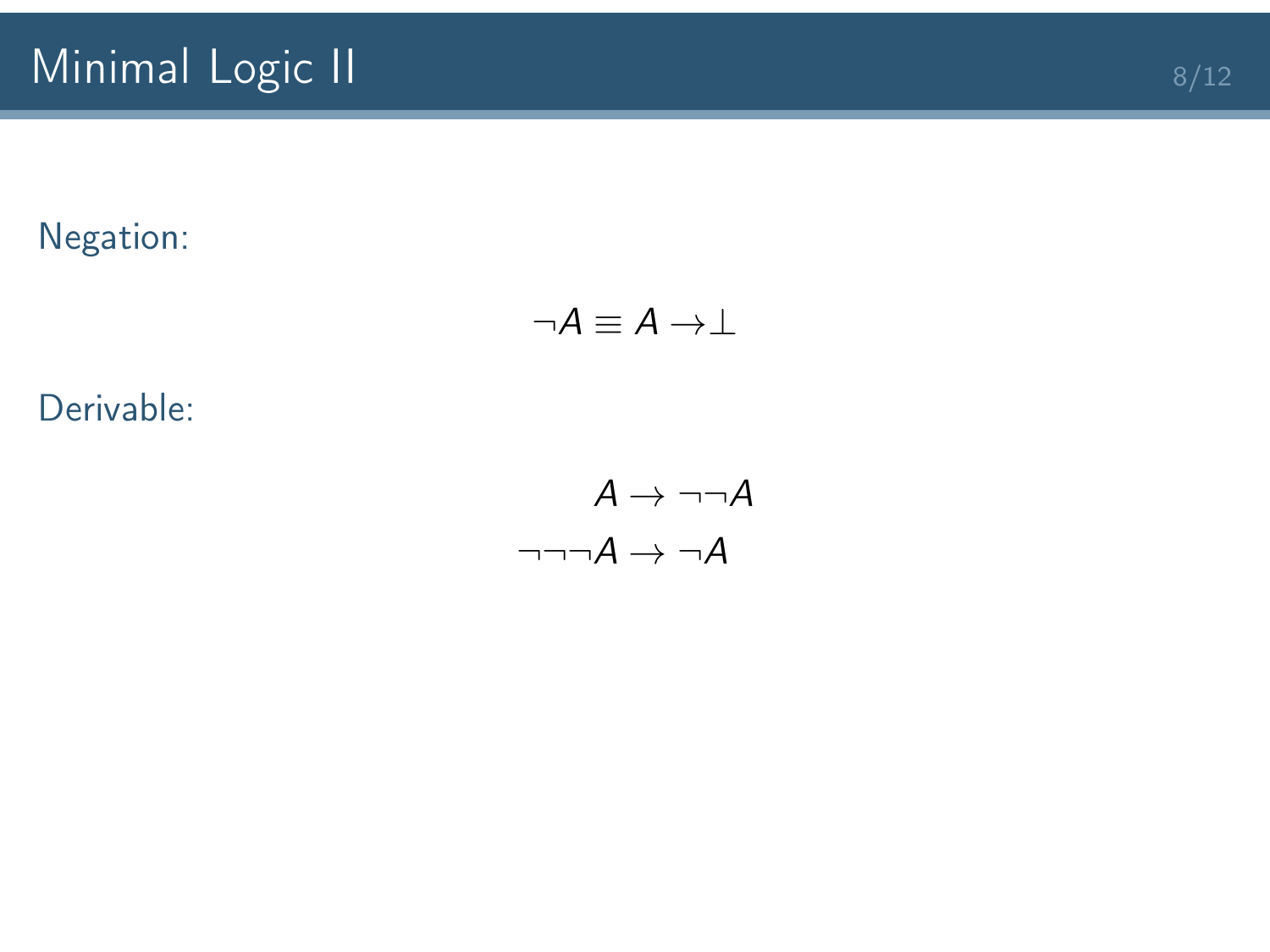#### Negation:

$$
\neg A \equiv A \rightarrow \perp
$$

Derivable:

$$
A \rightarrow \neg\neg A
$$

$$
\neg \neg \neg A \rightarrow \neg A
$$

In general not derivable:

$$
\neg\neg A \to A
$$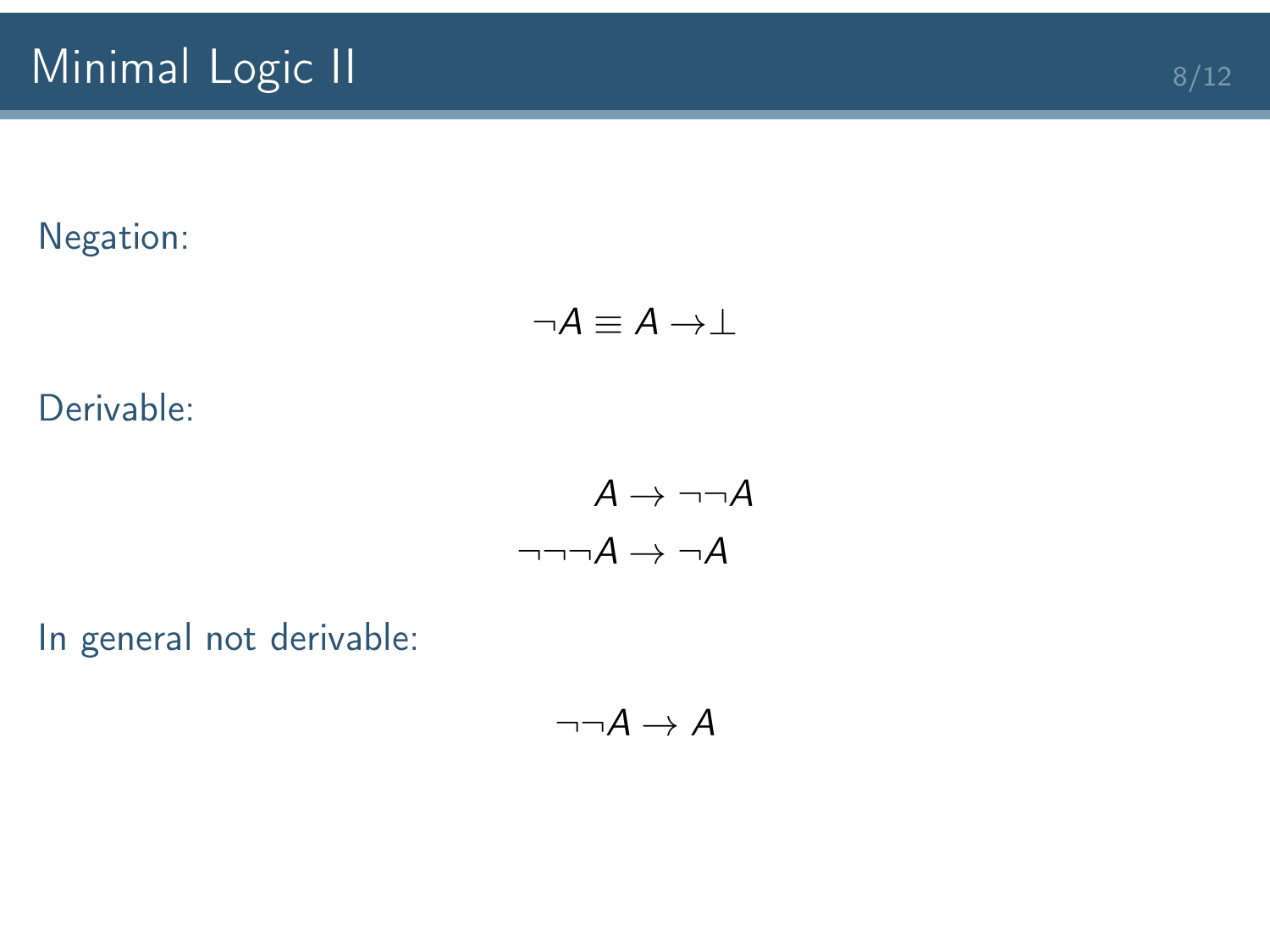# Intuitionistic / Classical Logic 9/12

## classical (weak)  $\tilde{\vee}, \tilde{\exists}$ :

$$
\begin{aligned} A \tilde{\vee} B &\equiv \neg A \to \neg B \to \perp \\ \tilde{\exists} x.A &\equiv \neg \forall x.\neg A \end{aligned}
$$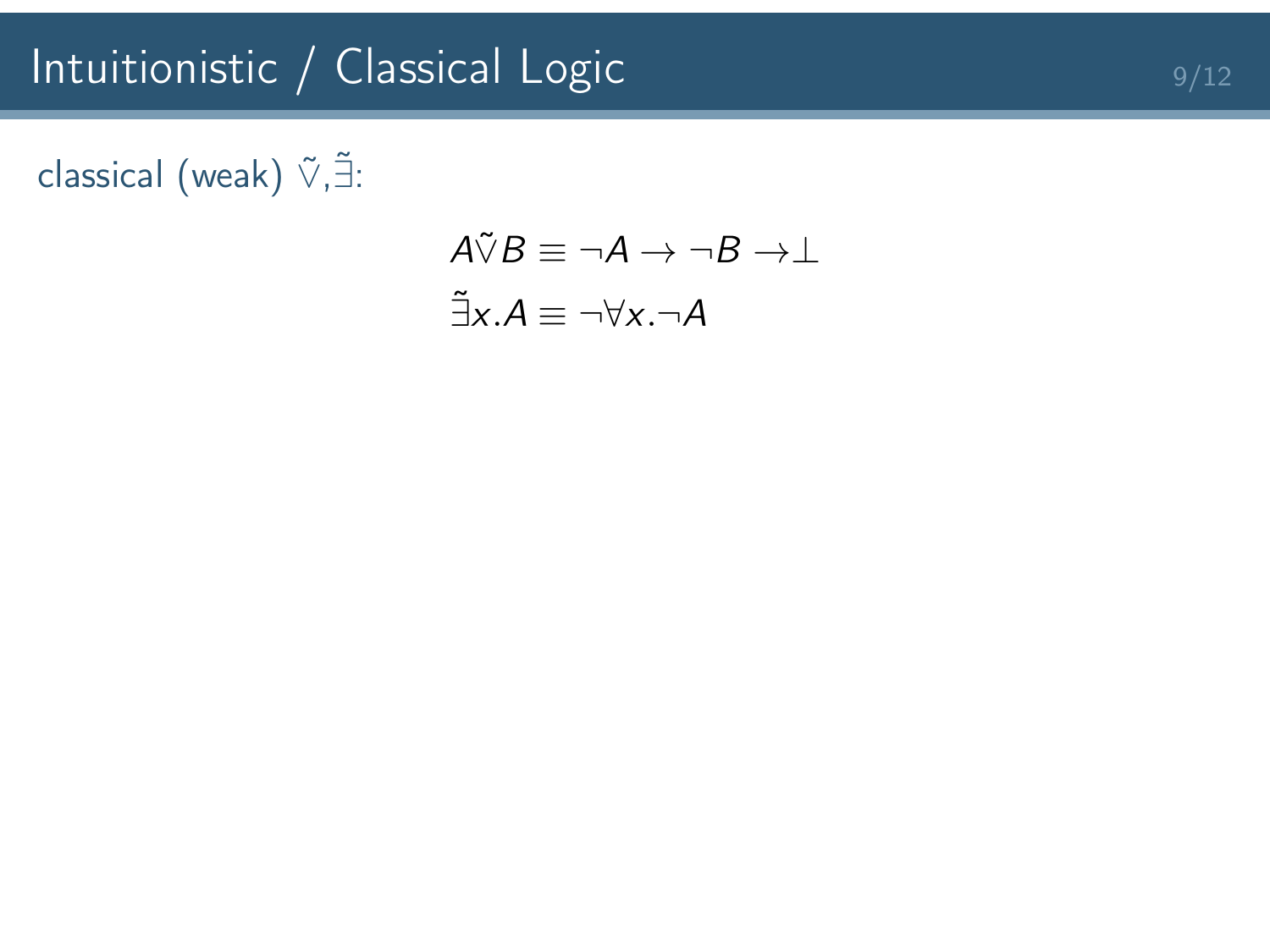## classical (weak)  $\tilde{\vee}, \tilde{\exists}$ :

$$
A\tilde{\vee}B \equiv \neg A \to \neg B \to \perp
$$

$$
\tilde{\exists}x.A \equiv \neg \forall x.\neg A
$$

Ex falso quodlibet:

$$
\perp \to A \tag{Efq}
$$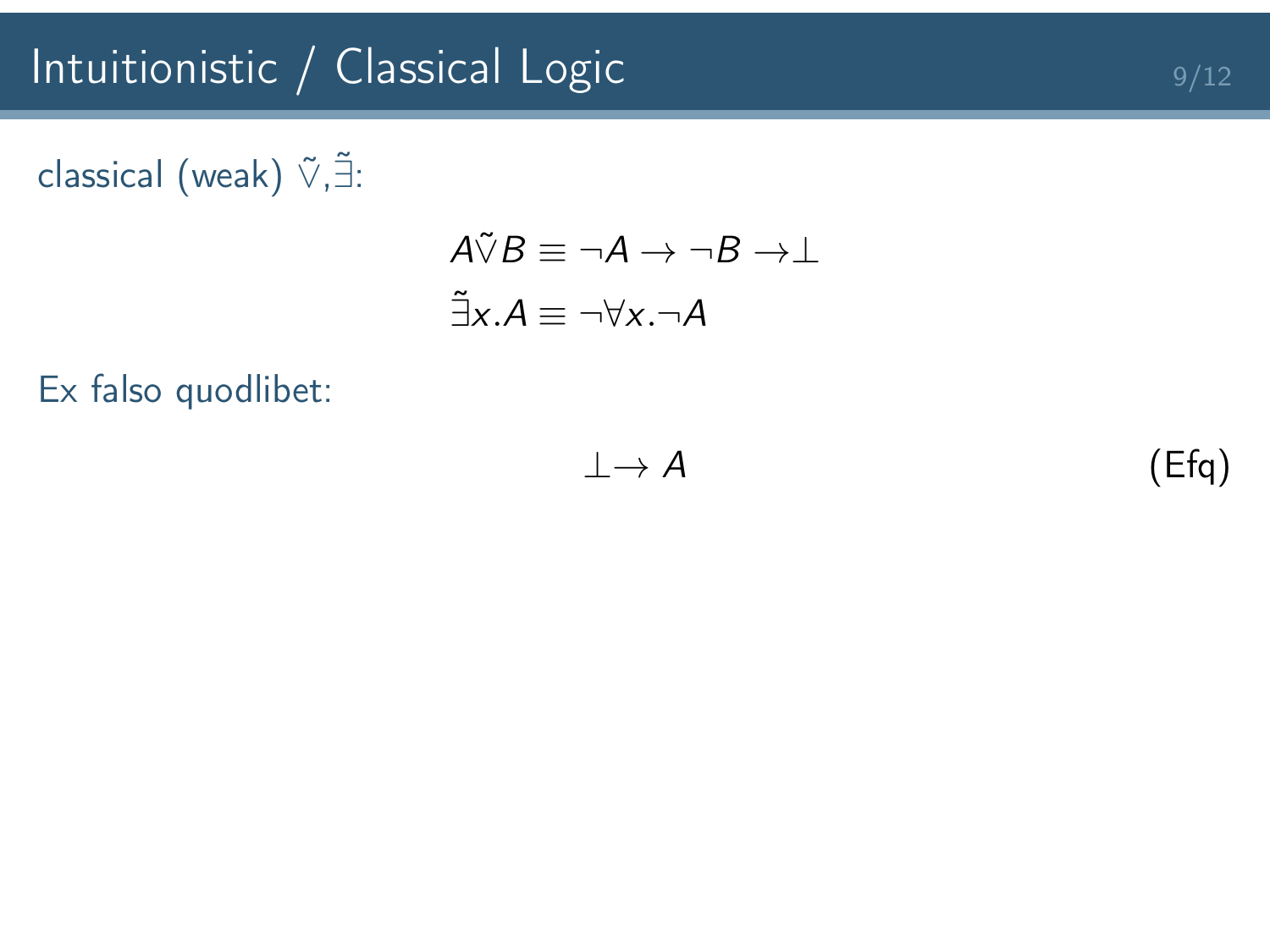# Intuitionistic / Classical Logic 9/12

#### classical (weak)  $\tilde{\vee}$ , $\tilde{\exists}$ :

$$
A\tilde{\vee}B \equiv \neg A \to \neg B \to \perp
$$

$$
\tilde{\exists}x.A \equiv \neg \forall x.\neg A
$$

Ex falso quodlibet:

$$
\perp \to A \tag{Efq}
$$

Stability:

$$
\neg \neg A \to A \tag{Stab}
$$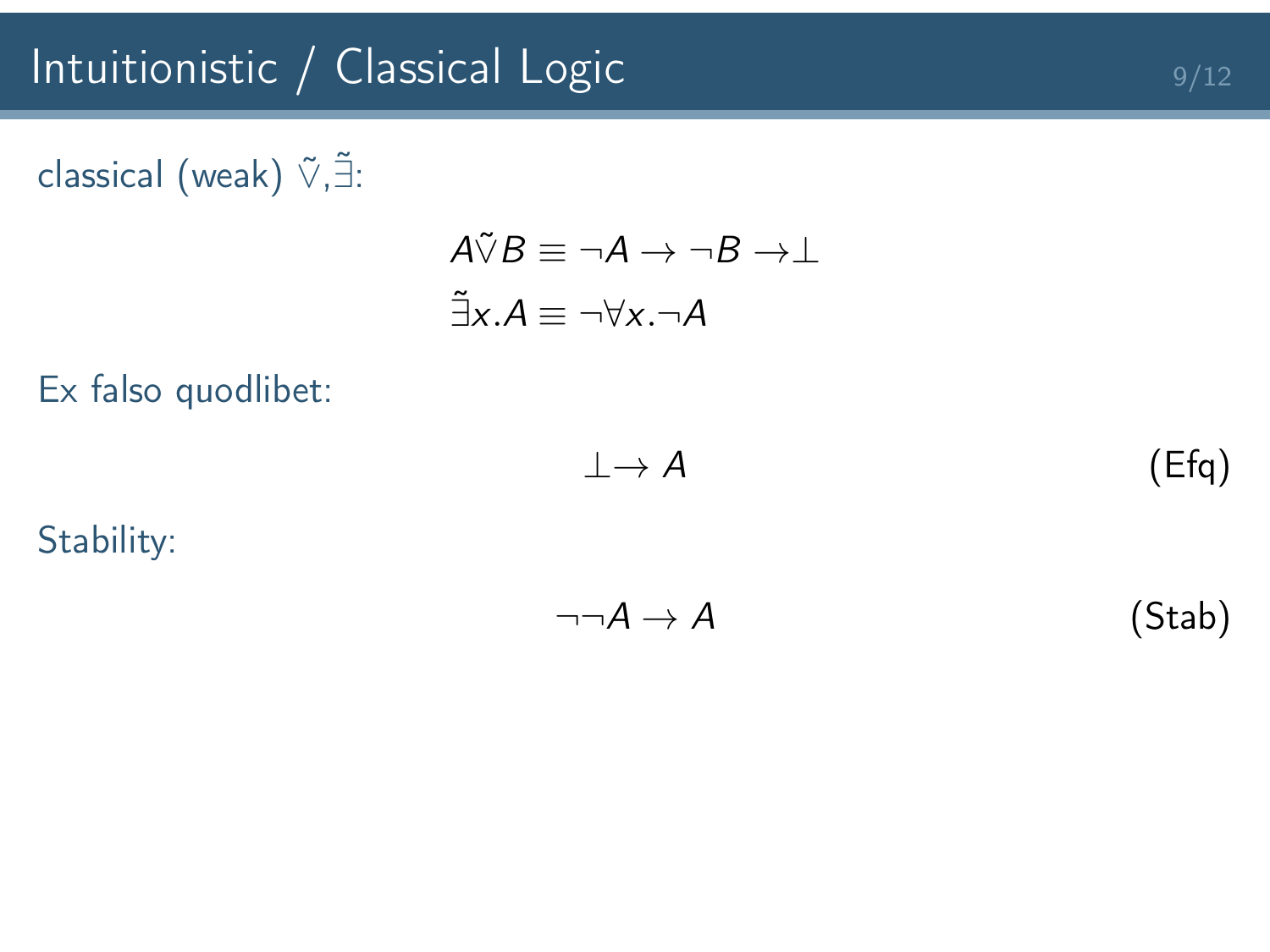#### classical (weak)  $\tilde{\vee}$ , $\tilde{\exists}$ :

$$
A\tilde{\vee}B \equiv \neg A \to \neg B \to \perp
$$

$$
\tilde{\exists}x.A \equiv \neg \forall x.\neg A
$$

Ex falso quodlibet:

$$
\perp \to A \tag{Efq}
$$

Stability:

$$
\neg \neg A \to A \tag{Stab}
$$

$$
\Gamma \cup Ef q \vdash A \Rightarrow \Gamma \vdash_i A
$$

$$
\Gamma \cup Stab \vdash A \Rightarrow \Gamma \vdash_c A
$$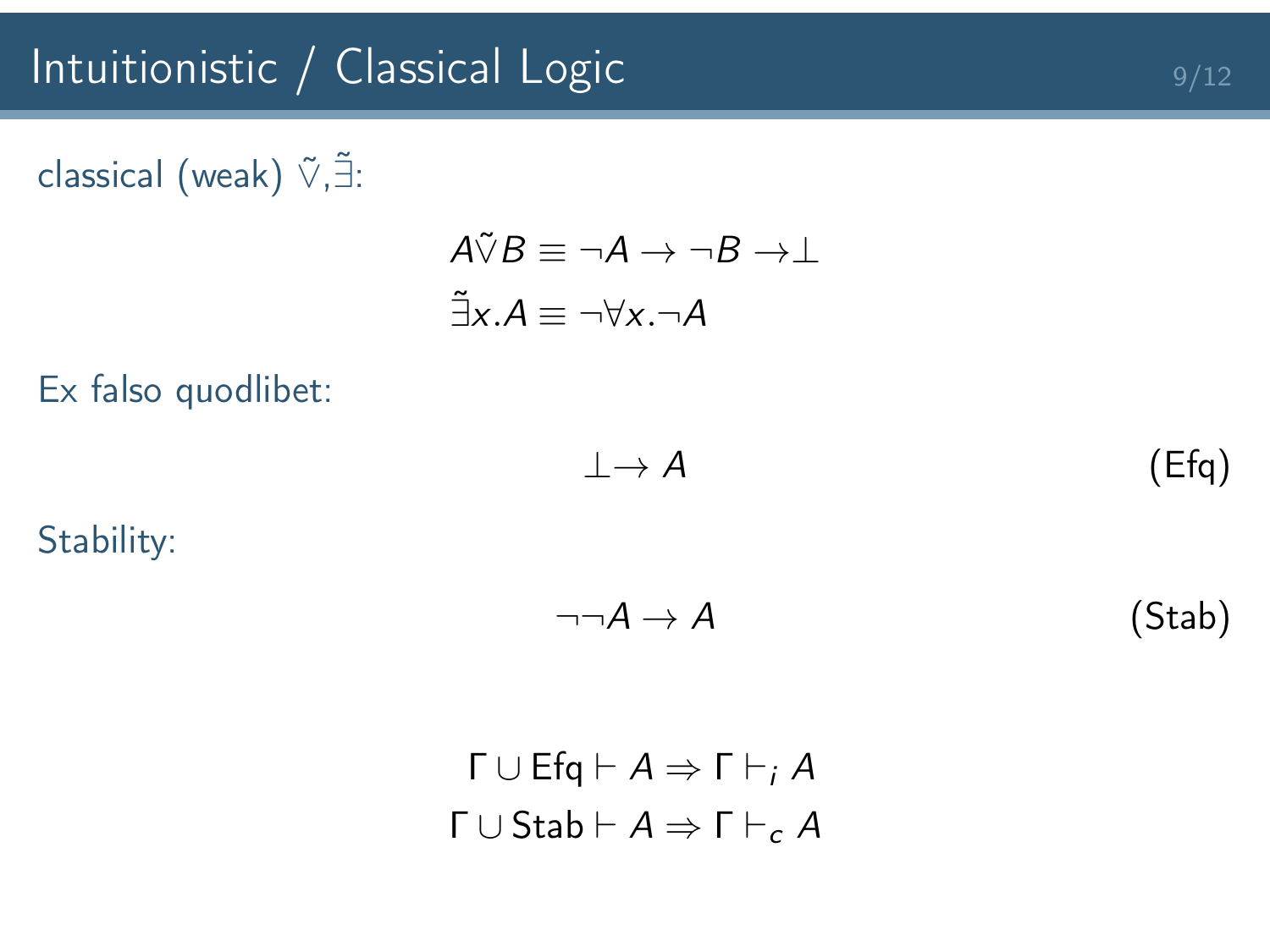- Program Extraction from constructive proofs
	- Realizability for constructive existence proofs
- Program Extraction from classical proofs
	- Refined A-translation [\[7\]](#page-30-6)
	- Gödel's Dialectica Interpretation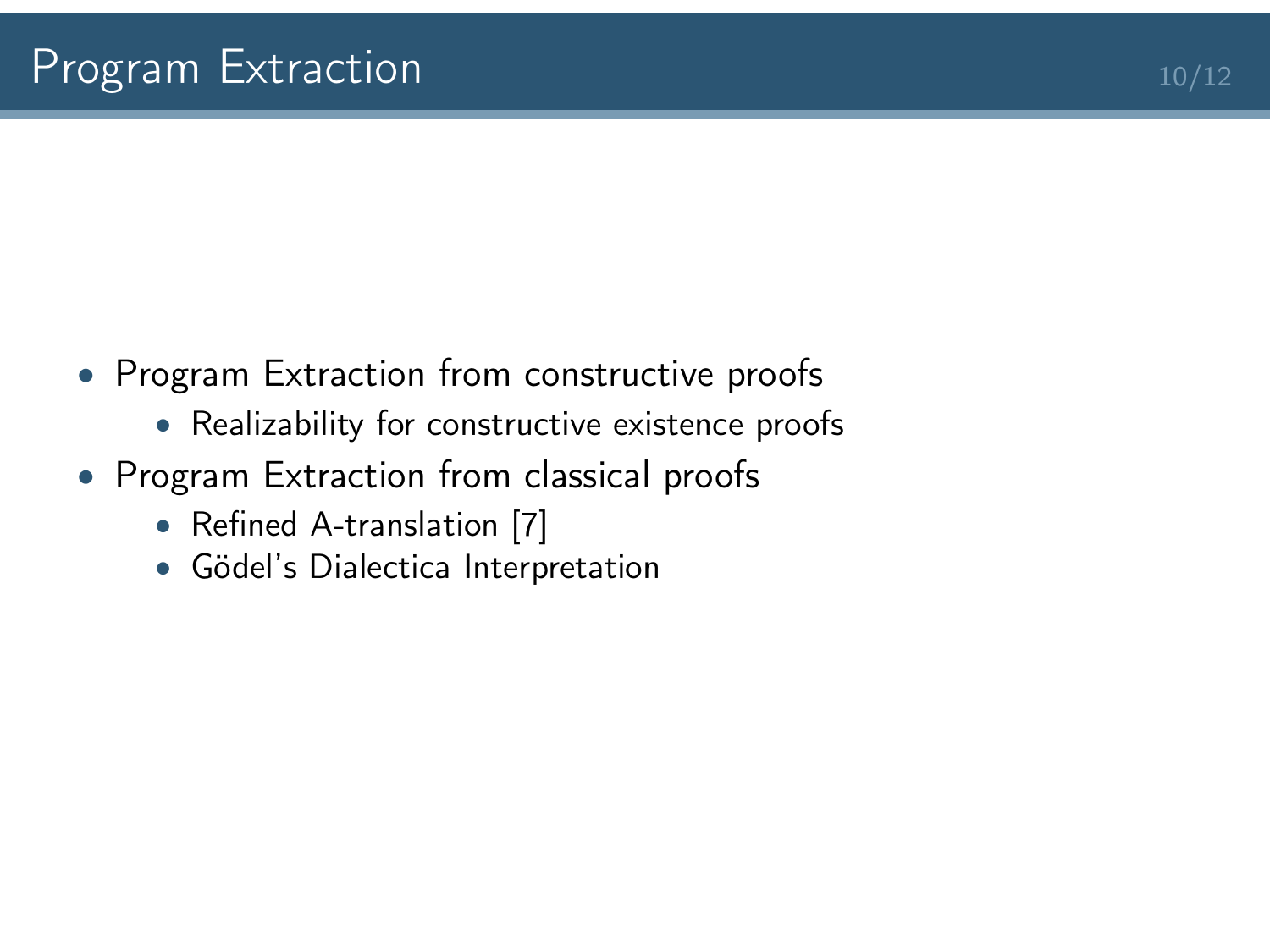# $\blacksquare$ Bibliography I  $\blacksquare$

<span id="page-30-0"></span>[1] [A Tutorial for Minlog, Version 5.0,](http://www.mathematik.uni-muenchen.de/~logik/minlog/cronfiles/tutor.pdf)

L. Crosilla, M. Seisenberger, H. Schwichtenberg.

- <span id="page-30-1"></span>[2] [Minlog Reference Manual,](http://www.mathematik.uni-muenchen.de/~logik/minlog/cronfiles/ref.pdf) H. Schwichtenberg.
- <span id="page-30-2"></span>[3] [Minimal Logic for Computable Functions,](http://www.mathematik.uni-muenchen.de/~logik/minlog/cronfiles/mlcf.pdf) H. Schwichtenberg.
- <span id="page-30-4"></span>[4] [Untersuchungen über das Logische Schließen I](http://dx.doi.org/10.1007/BF01201353)[, II,](http://dx.doi.org/10.1007/BF01201363) G. Gentzen.
- <span id="page-30-3"></span>[5] [Zur Deutung der intuitionistischen Logik](http://dx.doi.org/10.1007/BF01186549) A. Kolmogoroff.
- <span id="page-30-5"></span>[6] [Der Minimalkalkül, ein reduzierter intuitionistischer Formalismus,](http://www.numdam.org/item?id=CM_1937__4__119_0) I. Johannson.
- <span id="page-30-6"></span>[7] [Classically and Intuitionistically Provably Recursive Functions,](http://dx.doi.org/10.1007/BFb0103100) H. Friedman.